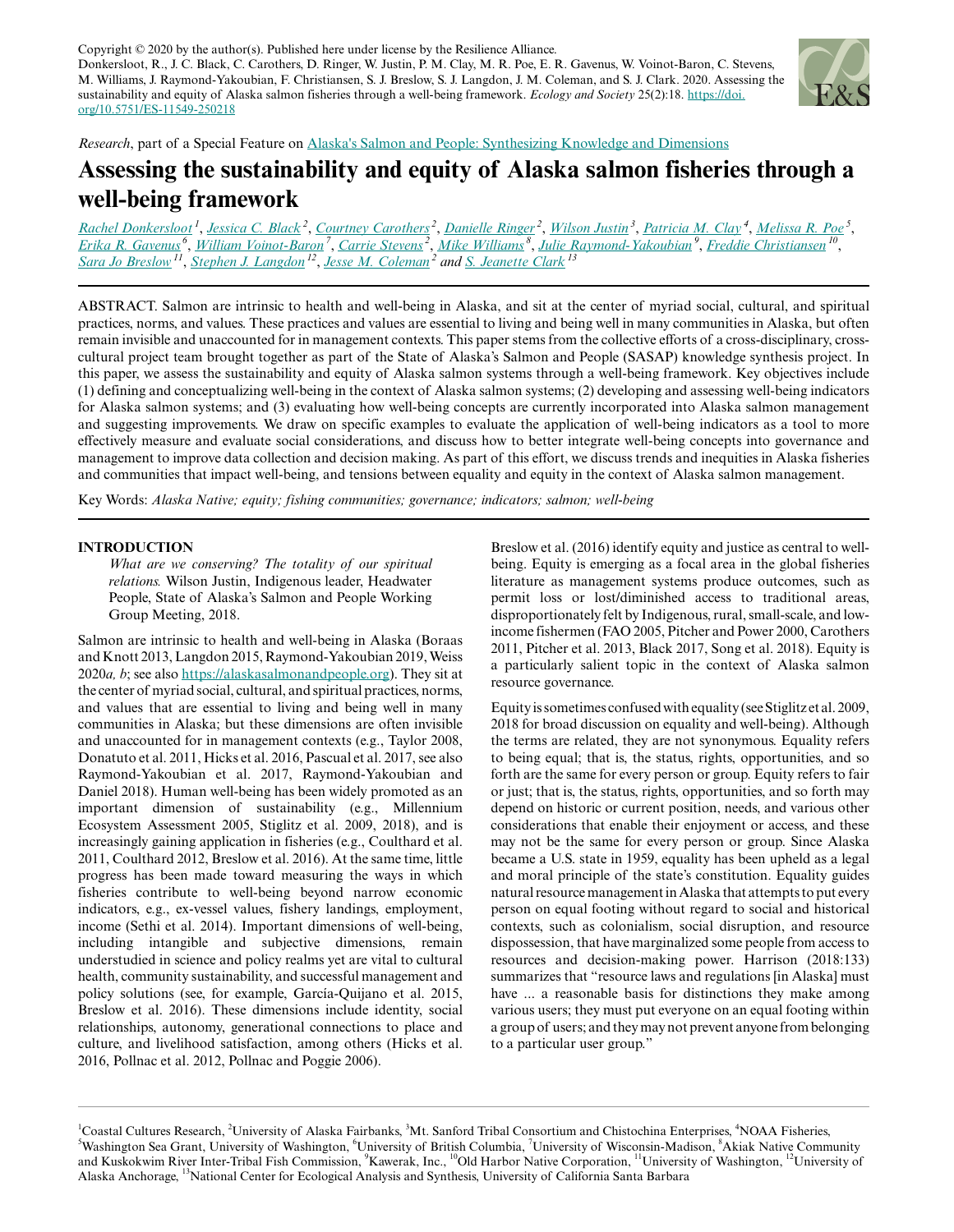The state constitution includes "equal access clauses" (Sections 3, 15 and 17 of Article 8) that guarantee that everyone be treated equally by management rules. This includes prohibiting the creation of special privileges or exclusive rights. Equality as applied to natural resource policy in Alaska ensures equal distribution or treatment, i.e., everyone is treated the same. Equity, on the other hand, acknowledges one's circumstance and relative position that influence the ability to benefit equally despite laws de jure. Furthermore, equity attends to outcomes and impacts that may be unequal as a result of circumstances and positions of power. In this paper, we pay special attention to equity (and inequity) as important for fostering (and eroding) well-being and sustaining Alaska salmon systems, and to tensions between equality and equity in this context that obfuscate clearer policies for social sustainability.

Salmon fisheries and communities in Alaska show increasing trends of inequities, a lack of fairness, in outcomes such as the erosion of rural and Alaska Native resource access, livelihoods, cultural practices, and self-determination. For thousands of years, salmon have been inherent to the existence and well-being of Alaska Native peoples. These salmon-human relationships continue today in language and knowledge, ceremonial life, political institutions, citizenship and social values, and worldviews (Simeone and Kari 2002, Fienup-Riordan and Moncrieff 2017, Stariwat 2016, Raymond-Yakoubian and Raymond-Yakoubian 2015), but have been reconfigured and in some cases displaced by colonizing and westernizing processes, practices, and knowledge and governance systems.[1] Today these inequities are experienced across many dimensions, from the disproportionate impacts of climate change and differential access to resources and fishing opportunities (including the benefits that flow from fishing opportunities) to uneven capacity to participate in and influence management, data collection, and decision making (e.g., Krupa et al. 2019). Prominent examples include the dramatic loss of Alaska Native and rural local fishing rights as commercial permit holdings have shifted toward urban and out-of-state residents, and the loss of intergenerational access evident in the rising average age of commercial salmon fishermen in the state (see Fig. 1; Langdon 1980, Petterson 1983, Kamali 1984, Koslow 1986, Ringer et al. 2018). These trends are also evident in the loss and criminalization of traditional hunting and fishing livelihoods (Anderson 2016, 2018, Stariwat 2016, Black and Stevens 2019).<sup>[2]</sup>

**Fig. 1**. Net change in permit holdings by residency category, 1975–2016.



These kinds of inequities raise fundamental questions of social and community sustainability. Further, they highlight important directions to take in order to better integrate sociocultural information with biophysical aspects of salmon management in Alaska, and can help guide research priorities for management by identifying important missing indicators and data about social conditions for sustainable and equitable salmon management in Alaska.<sup>[3]</sup>

In this paper we assess the sustainability and equity of Alaska salmon systems through a well-being framework. Our key objectives include (1) defining and conceptualizing well-being in the context of Alaska salmon systems; (2) developing and assessing well-being indicators for Alaska salmon systems; and (3) evaluating how well-being concepts are currently incorporated into Alaska salmon management and suggesting improvements. This work is motivated not only by the need to better incorporate well-being concepts into salmon management and decision making in Alaska, but also the need to better account for how resource access contributes to well-being, and is influenced by diverse, complex, and oftentimes inequitable arrangements and opportunities that vary across communities and groups of people.

# **METHODS**

To build a framework of well-being for Alaska salmon management, we convened a cross-disciplinary, cross-cultural project team brought together as part of the State of Alaska's Salmon and People (SASAP) knowledge synthesis project. We are a diverse working group of Indigenous and non-Indigenous scientists, practitioners, and knowledge bearers from across Alaska and the United States, with expertise representing a range of disciplines, organizations, and governmental bodies (for a complete list of project leads and workgroup members see: [https://](https://alaskasalmonandpeople.org/working-group/well-being-and-salmon-systems/) [alaskasalmonandpeople.org/working-group/well-being-and-salmon](https://alaskasalmonandpeople.org/working-group/well-being-and-salmon-systems/)[systems/\)](https://alaskasalmonandpeople.org/working-group/well-being-and-salmon-systems/). Working group members were selected for their geographic and disciplinary expertise, and background or leadership role in Alaska resource governance, community health and well-being, and Alaska Native livelihoods. In selecting team members, project leads attempted to balance academic and applied researchers and practitioners across generations, genders, and Alaska's many fishing regions. A specific contribution of our work is the prominence of Indigenous expertise and knowledge on our team. This expertise, frequently excluded from science and policy realms, guided our approach to well-being and foregrounded a fuller understanding of the impacts of western science and management systems in Alaska.

In 2017 and 2018, we convened two in-person, multiday working group meetings, one in Anchorage, Alaska and the other at the National Center for Ecological Analysis and Synthesis (NCEAS) in Santa Barbara, California. We also hosted multiple teleconferences. In our meetings, we explored several guiding questions, including the following: How do salmon-human connections contribute to various forms of well-being in Alaska? What dimensions of human well-being are currently understudied and/or overlooked in the context of Alaska salmon systems? How have human well-being concepts been incorporated into fishery management decision-making processes? What well-being measures can or should be applied to Alaska salmon resource governance? What information gaps currently exist? What can be done to enhance well-being in the context of Alaska salmon systems?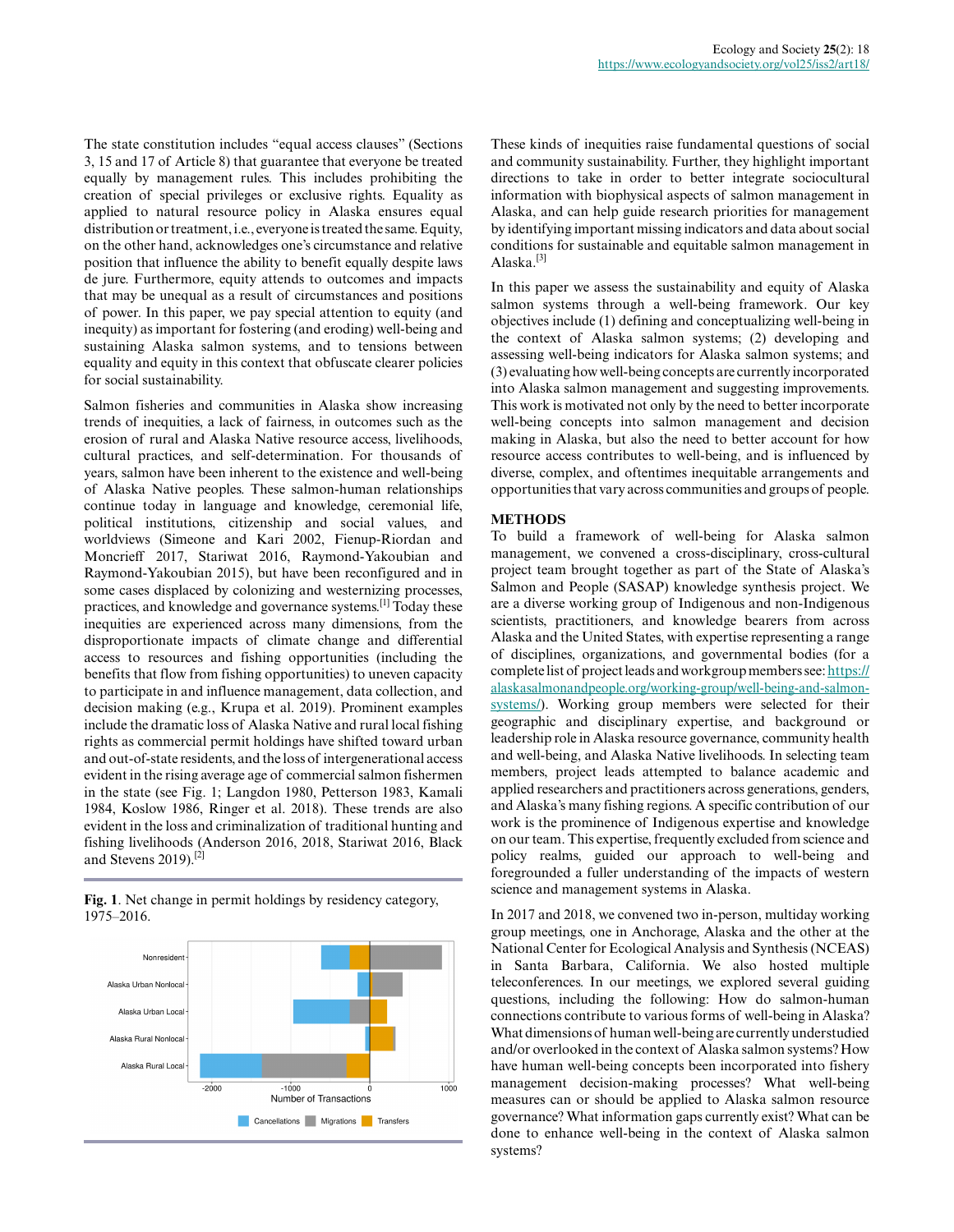We audio-recorded our meetings and transcribed all full-group dialogue. We inductively coded the transcriptions using Atlas.ti software. Coding and analysis was guided by grounded theory (Strauss and Corbin 1990), which is an iterative process whereby important topics emerge from the data during analysis (Bernard 2018). Coded text assisted with the identification of salient themes and potential well-being domains and dimensions. Our group also conducted an extensive literature review around core themes, including well-being in fishery systems, Indigenous well-being, well-being measurements and indicators, and resilience. This process aided in the development of a comprehensive list of wellbeing domains, and in identifying potential well-being indicators. We also reviewed multiple data sets provided by the Alaska Department of Fish and Game, Commercial Fisheries Entry Commission, U.S. Census Bureau, and others to assess potential indicators and data availability. All data sets are publicly available on the Knowledge Network for Biocomplexity web site at [https://](https://knb.ecoinformatics.org/projects/SASAP/Data) [knb.ecoinformatics.org/projects/SASAP/Data](https://knb.ecoinformatics.org/projects/SASAP/Data). As part of this work, we also ranked and evaluated several indicators. This is described in more detail in the section below on assessing wellbeing indicators.

Our in-person working group meetings were structured around the questions listed above and entailed full group discussion and several small group exercises. For example, as a first step in constructing a conceptual model for well-being in the context of Alaska salmon systems, group members free-listed all of the ways in which salmon contribute to well-being in Alaska. As another example, our full team reviewed, pile sorted, and ranked key wellbeing domains identified through an extensive literature review. We also identified and ranked more than 250 indicators according to specific criteria including conceptual validity, understandability, relevance, and measurability (see Breslow et al. 2016, 2017). Some methods, such as ranking exercises that directed someone to choose the most and least important ways that salmon contribute to well-being, were helpful in illuminating areas of consensus and divergent thinking among group members, but were viewed as inappropriate by some members.

## **RESULTS**

*How do you know that a system is healthy? That a community is well? That the individual has a strong spiritual soul, heart, mind and connection? You know by the way that they adopt the sharing component of community.* Wilson Justin, Indigenous leader, Headwater People, Salmon and Society Workshop, Anchorage, Alaska, November 2016.

# **Defining and conceptualizing well-being**

We define well-being as a way of being with others that arises when people and ecosystems are healthy, and when individuals, families, and communities equitably practice their chosen ways of life and enjoy a self-defined quality of life now and for future generations (see also McGregor 2008, Armitage et al. 2012, Breslow et al. 2016).

This definition captures not only economic or material well-being, but also important subjective elements of well-being such as how a person might perceive their own situation, e.g., happiness or job satisfaction, or "what an individual values doing and being" (Millennium Ecosystem Assessment 2005:V, see also Sen 1999, Pollnac et al. 2012, García-Quijano et al. 2015). Moreover, our definition emphasizes equity and self-determination as fundamental to realizing well-being. In this definition, well-being includes human values and livelihood needs, and goes further to consider social relationships and future generations among the multiple dimensions of well-being (see, for example, Adelson 2000, White 2017).

Well-being as a practical concept can inform policy and decision making in important ways, but the concept also remains unwieldy and hamstrung by data availability and broad assumptions about people's needs, values, and perceived quality of life that may not fit specific local circumstances (Smith and Clay 2010, Breslow 2015, Hicks et al. 2016, see also Ragnarsdottir and ASAP Team 2014). The potential for misapplied measures is well documented among Indigenous communities, in particular, as they may not subscribe to taken-for-granted values prioritized in mainstream approaches to well-being (see, for example, Donatuto et al. 2011). This is evidenced in the above quote by Indigenous team member, Wilson Justin, who holds up sharing as a primary indicator of well-being.

Many Indigenous communities identify language and cultural continuity, autonomy, and traditional hunting and fishing livelihoods as essential to health and well-being (Young and Einarsson 2004, Poppel et al. 2007, Taylor 2008, Kovach 2010, García-Quijano et al. 2015, ICC Alaska 2015, Amberson et al. 2016, Braund 2017, von der Porten et al. 2019). These and other dimensions of well-being remain unaccounted for in dominant approaches to measuring quality of life, such as those that report on conventional, quantifiable standard of living metrics, e.g., household income, poverty and unemployment levels, education levels, and life expectancy (see Taylor 2008, Woodhead et al. 2018). Recognizing differences in how people define their own wellbeing, as well as differences in worldviews and values, is essential to developing sound well-being studies and metrics. As this example shows, it is the difference between measuring well-being by how much one has, i.e., an individual ownership model, versus how much one gives, i.e., a community sharing and relational model.

Our project team identified nine domains of well-being in the context of Alaska salmon systems (Fig. 2). The Social Well-Being Indicators in Marine Management (SWIMM) working group provided a basis for this conceptual work (note that three members of the SWIMM group are members of this project team; see also Hicks et al. 2016, Breslow et al. 2016, 2017). Breslow et al. (2016, 2017) developed a comprehensive framework for human well-being applicable to the entire U.S. West Coast. We honed this framework to better suit the context of Alaska salmon systems. Figure 2 features our well-being domains and their more specific dimensions of well-being (see Appendix 1 for complete list of well-being domains, dimensions, and definitions). For presentation, these domains and dimensions are organized as discrete categories, but many domains are interdependent and influence or overlap with others. For example, research has shown that social relationships are important to standards of living, and culture and identity can be central to health (see Morrow and Hensel 1992, Poppel et al. 2007, Wexler 2009).

Resource access is the prerequisite to being able to achieve one's well-being in the context of Alaska salmon systems. In our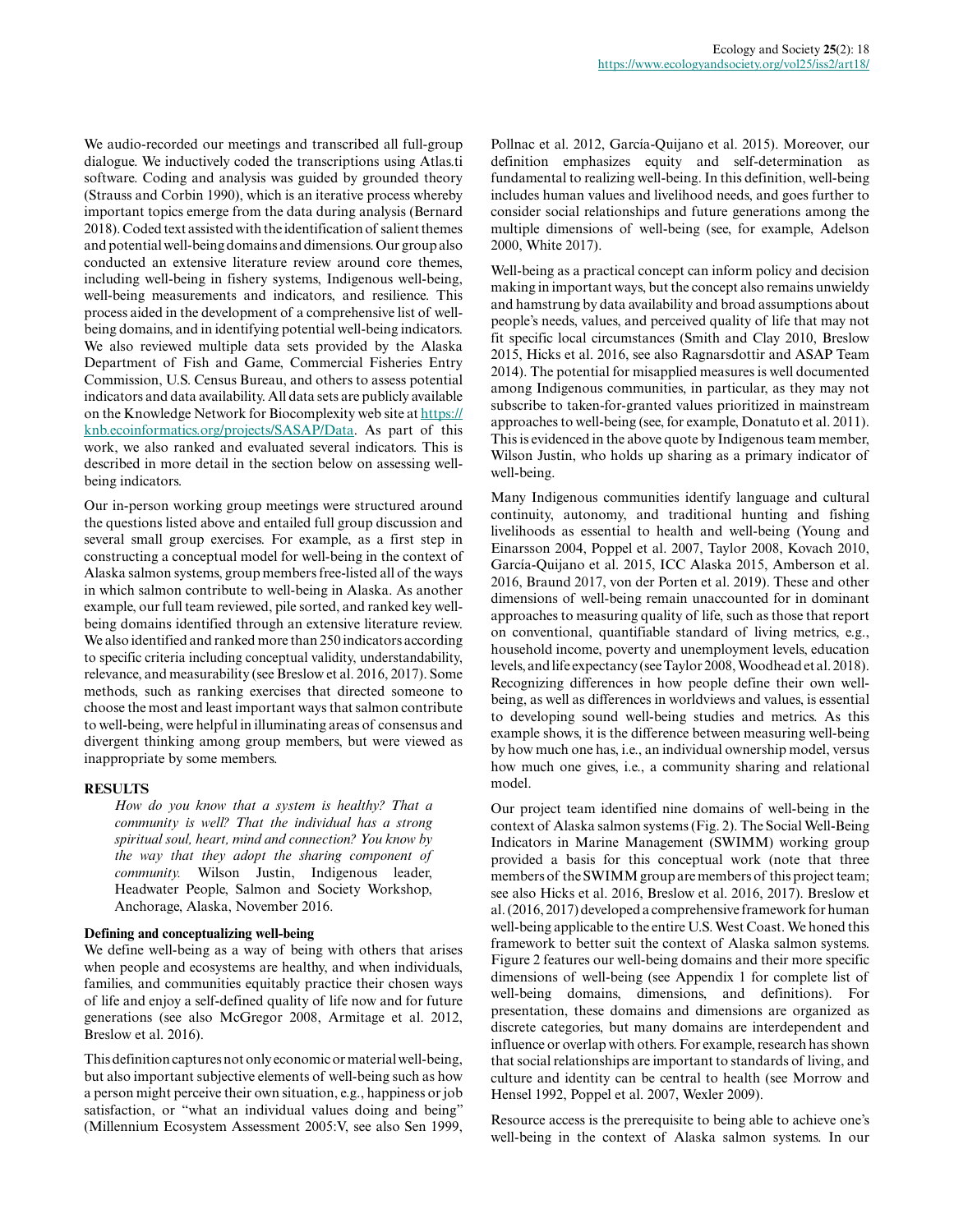

**Fig. 2**. State of Alaska's Salmon and People well-being domains and dimensions.

conceptual framework, resource access cuts across six of the nine well-being domains. Drawing again on the foundational work of Breslow et al. (2016, 2017), we identified economic, ecological, physical, social, legal, political, technical, cultural, and cognitive dimensions of resource access (see also Ribot and Peluso 2003). Our working group evaluated several community case studies to identify indicators that measure how dimensions of resource access contribute to well-being and can be enabled or constrained. Proposed indicators are discussed more fully below.

# **Developing and assessing well-being indicators for Alaska salmon systems**

The use of indicators to assess well-being, while still modest, has gained considerable traction among maritime social scientists and fishery managers in the last 40 years (Smith and Clay 2010, Jepson and Colburn 2013, Clay et al. 2014, Colburn et al. 2016, Sterling et al. 2017). Much of this work has concentrated on the use of secondary data in the human dimensions of fisheries management and with that a bias toward easily quantifiable concepts (Jepson and Colburn 2013; for examples of recent work drawing on qualitative and primary data see Satterfield et al. 2013, Biedenweg 2014, Donatuto and Poe 2015, Poe et al. 2015, Leong et al. 2019).

Our team identified and ranked more than 250 objective, subjective, and relational indicators. Our review includes indicators operating across multiple scales including individual, household, community, fishery, and regional metrics. We ranked a broad range of indicators specific to Alaska salmon systems that can be used to measure well-being and signal changing trends, from "satisfaction with funding levels for salmon research and management" to "fishery participation costs" to "change in land ownership." For example, our working group discussed at length the relationship between land ownership, social values, and wellbeing, including how well-being can be threatened by land management decisions and the transfer of land ownership, such as with the sale of Native allotment lands, state land management and use decisions, and designations around the proposed development of Pebble Mine in the Bristol Bay region.

We considered resource access indicators in the context of multiple domains of well-being, such as financial circumstance, social networks, community infrastructure, health, political participation and representation, and environmental conditions. As one example, for rural fishing villages in the Kodiak Archipelago region, we identified "change in local permit holdings" and "percentage of local youth from fishing families who no longer fish" as indicators measuring the social dimensions of resource access. A recent survey of students in the rural Kodiak village of Ouzinkie shows that less than 25% of local youth have ever had any commercial fishing engagement, despite nearly all students having multigenerational family ties to fishing (Coleman et al. 2018). More broadly, these communities have suffered an 84% decline in the number of young salmon fishermen, i.e., permit holders under 40 years of age, compared to historic highs (Ringer et al. 2018). Another example of an access indicator measuring the economic dimensions of resource access might be "number or proportion of approved fishing loans by community." This indicator can help to show the flow of benefits from state loan programs, and how differential access to capital and lack of (or poor) credit disproportionately disadvantages rural and Alaska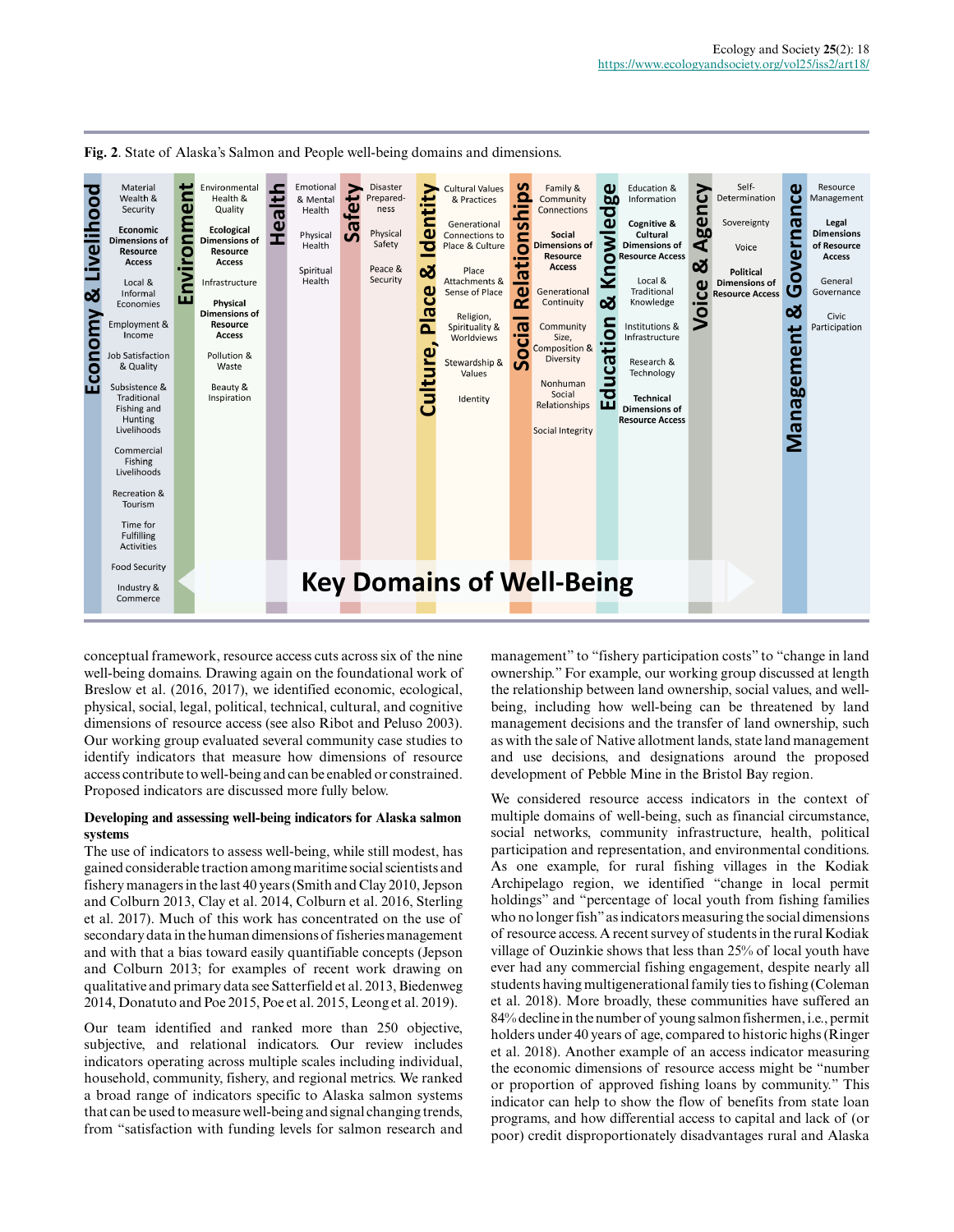| Domain                    | Dimension                                | Definition                                                                                                                                                                                                                                        | Sample Indicator                                                         |
|---------------------------|------------------------------------------|---------------------------------------------------------------------------------------------------------------------------------------------------------------------------------------------------------------------------------------------------|--------------------------------------------------------------------------|
| Economy and Livelihood    | Economic Dimension of Resource<br>Access | Access to credit and capital needed<br>to invest in gear, permits, etc.,<br>required for obtaining resource;<br>labor needed to harvest resource:<br>market value of resource and access<br>rights                                                | Value of fishery access rights<br>compared to median household<br>income |
| Social Relationships      | Social Dimensions of Resource<br>Access  | Social context, identity, and<br>networks of the resource user that<br>enable, confer, or deny rights of<br>access, e.g., ethnicity, kinship, group<br>membership                                                                                 | % of residents with historical ties to<br>fishery that no longer fish    |
| Management and Governance | Resource Management                      | Governmental management of<br>natural resources, including<br>governing institutions, self-<br>governance, and tribal or local<br>sovereignty; perceptions and<br>effectiveness of management;<br>capacity for achieving management<br>objectives | Diversity of salmon users included<br>in management                      |

**Table 1**. Examples of sample well-being indicators identified by State of Alaska's Salmon and People working group.

Native fishermen wanting to enter into commercial fisheries (see Apgar-Kurtz 2015, Ruby and Heyano 2016, Cullenberg et al. 2017). Additional examples of indicators created and ranked by our project team (within established domains) are listed in Table 1.

Our working group also ranked indicators that were adopted or adapted from existing projects with similar objectives (see Poppel et al. 2007, Breslow et al. 2016, 2017, Biedenweg 2014, Braund 2017). We assigned each indicator to a specific well-being domain and dimension. Examples include the following:

- **.** % of local residents who are satisfied with their access to public shorelines or fish sites, e.g., fish wheels, setnet sites (environment/infrastructure)
- **.** % of residents who have thought about moving away from the community in the past five years (social relationships/ community size, composition, and diversity)
- **.** % of residents able to participate in salmon-related cultural activities or traditions that are important to family or community, and ease or difficulty of maintaining these (culture, place, and identity/cultural values and practices)
- **.** % of residents who express high life satisfaction or happiness and % who describe living in the region as a contributor to this (culture, place, and identity/place attachments)

We provide sample indicators for each domain and dimension in Appendix 1. We present these, not as a definitive or universal list, but as a potential tool or starting point for communities, Tribes, agencies, and other entities to draw on in efforts to develop more locally or culturally relevant metrics.

Some indicators cut across multiple domains, and function as multidimensional measures rather than neatly bounded single dimension categories. For example, the indicator "change in the number of fish camps" was identified as a priority indicator for the Yukon and Kuskokwim regions. The Orutsararmiut Native Council has been collecting data for this indicator through surveys with Bethel area fish camps since 2001. This indicator cross-cuts

domains of social relationships, environment, economy, voice and agency, and governance. In the context of the Upper Copper River region, the indicator "change in the number of working fish wheels" is representative of the cumulative effects of physical changes in the river system that have displaced suitable fish wheel sites, the financial cost of constructing new sites (including in some cases new road construction), land ownership and permissions (e.g., approval from the Bureau of Indian Affairs to construct roads across Native allotment lands held in trust), and family/social resources and needs, among others. Other multidimensional indicators include "proportion of new entrants in commercial salmon fisheries by age and residency," "percentage of residents who agree they have input into resource management decisions," and "number of households harvesting, giving, and receiving salmon for subsistence."

Multidimensional indicators are candidates as priority indicators because they capture trends and dynamics reflective of multiple stressors or drivers of change affecting salmon-human connections in Alaska. We highlight them here as examples of priority indicators for specific regions of Alaska.

# *Case study: the Upper Copper River*

Few indicators reviewed by our team were universally applicable across Alaska's diverse salmon fisheries, cultures, and communities. Important differences also emerged in how individuals in our working group prioritized domains and indicators. We found that even among our highest ranked indicators, the need for local grounding was essential. For example, although "total pounds of salmon harvested for subsistence uses" and "number of households harvesting salmon for subsistence uses" were high ranking indicators and suitable for many communities and regions, they were inadequate measures for places like the Upper Copper River without close attention to scale and specific social groups.

The Upper Copper River is home to eight traditional Ahtna villages with well-documented social, economic, spiritual, and cultural connections to salmon (Simeone and Kari 2002, Simeone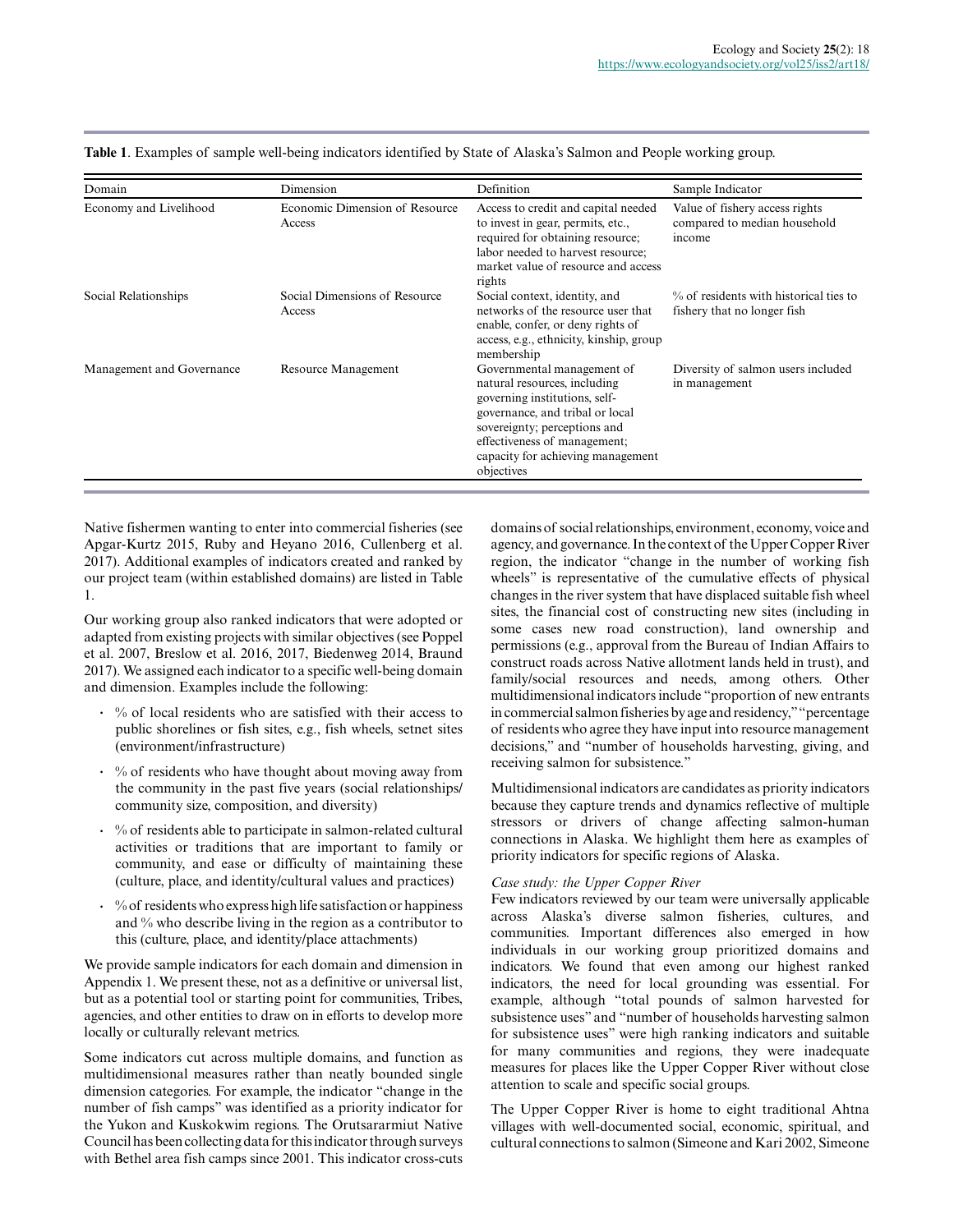and McCall Valentine 2007; Native Perspectives on Sustainability project interview with W. Justin 2007, [https://www.](https://www.nativeperspectives.net/Leaders_W_Justin.php) [nativeperspectives.net/Leaders\\_W\\_Justin.php\)](https://www.nativeperspectives.net/Leaders_W_Justin.php).[4] The Copper River Basin is one of the few subsistence areas in the state that is on the road system, which has opened the area up to Alaska's urban population. As a result, it is a site of continuing conflict and pressure on salmon populations.

Today more than 75% of the subsistence salmon harvest in the Glennallen subdistrict of the Upper Copper River is taken by nonlocals (Fig. 3). In Figure 4 we present data showing how relying only on local or total pounds harvested (the blue and orange lines), though both high ranking indicators, eclipses an essential indicator (the black line) for understanding trends and impacts on local subsistence harvesters and communities. Figure 5 shows similar trends but in the context of the indicator "number of subsistence salmon permits issued."

**Fig. 3**. Local and nonlocal subsistence salmon harvest levels for Glennallen subdistrict (as percentage of harvest).



**Fig. 4**. Local, nonlocal, and total salmon harvest for Glennallen subdistrict (in number of fish).



We present this example to  $(1)$  show how misleading indicators can be without proper context, and (2) highlight the importance of considering spatial scale in designing indicator-based wellbeing studies, and engaging communities from the outset in processes of indicator development and selection (Donatuto et al. 2011, Sterling et al. 2017). For example, data shown in Figures 3–5 represent subdistrict-level data only. Subdistrict data capture trends might be missed at smaller scales like community or

household-level data, but in this case they exclude data for the neighboring Chitina subdistrict that also directly impacts subsistence fisheries in the Copper River Basin.[5] More than 98% of the fishery participants in the Chitina subdistrict personal use fishery are nonlocal (Fall et al. 2014).

**Fig. 5**. Local, nonlocal, and total number of subsistence permits issued for Glennallen subdistrict.



On the other hand, aggregated data can sometimes obscure locallevel and community-specific trends and issues. This is a particular risk in cases common to rural Alaska where aggregated data can be dominated by one large hub community at the expense of smaller villages. For example, Figure 6 shows that in 2017 the number of fish wheel permits returned to Alaska Department of Fish and Game (ADF&G) by residents of the Copper River Basin hit a low (n = 200). The decline was not significant compared to years prior, but there was considerable variability among local communities (see Fig. 7). Thus, we caution against developing indicators in isolation of communities and groups under study. Moreover, we suggest that indicators are not a simple substitute for contextual information and careful qualitative research (see also Clay and Olson 2008, Charnley et al. 2017).

**Fig. 6**. Number of fish wheel permits returned by local/ nonlocal residency, 1988–2016.



# *Data availability and limitations*

Many of the indicators identified by our team as high priority do not have available data or the data have not been consistently measured. This was especially the case for small villages and for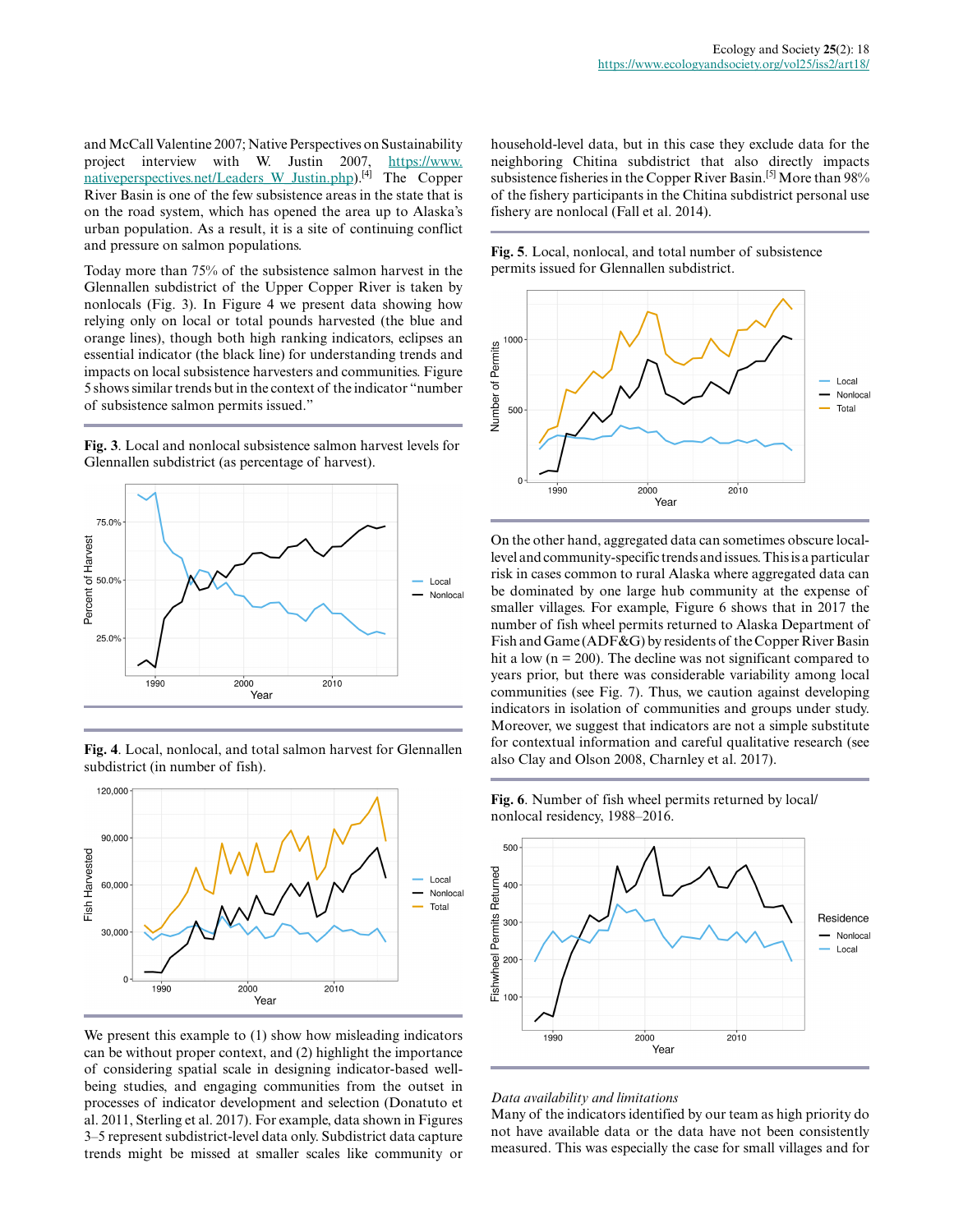subsistence data where data collection in previous decades is frequently sparse. Data gaps also exist for nearly all subjective and relational indicators around quality of life and work; community and management satisfaction; many dimensions of resource access; entire domains such as voice and agency; culture, place, and identity; and social relationships. Because the policy arena tends to drive data collection and needs, some of the domains are underrepresented in the data used for policy decisions, while others are presented in isolation as if they represent well-being in its entirety, e.g., economy or environment, despite differences among groups subsumed by aggregated data.

**Fig. 7**. Change in number of fish wheel permits returned by community, 1988–2016.



Our workgroup found that even in cases where data are regularly collected, they were difficult to obtain or, when available, not always taken into account in management decisions. One example of this is data on age distribution of permit holders collected by the Commercial Fisheries Entry Commission (CFEC), which shows a sharp decline in intergenerational access in commercial salmon fisheries. Since 1980, the median age of salmon permit holders in the state has increased from 40 to 54 years (CFEC  $2018$ .<sup>[6]</sup> Some regions, like Bristol Bay, have experienced a 50% decline in the number of permit holders under the age of 40 (Donkersloot and Carothers 2016). Despite expressed concern for such trends by state and fishery leaders and decision makers,  $[7]$ recent management changes in some salmon fisheries have increased barriers to entry for the next generation of rural and Alaskan resident fishermen. Examples include allowing dual permit operations in the Bristol Bay drift fleet, which has proven to largely favor nonresident new entrants (see CFEC 2012 for similar outcomes related to permit stacking in Bristol Bay setnet fishery; M. Gho 2019, *unpublished manuscript*), and the most recent buyback program for the Southeast Alaska purse seine salmon fleet.<sup>[8]</sup> The omission or marginalization of this information in decision making reflects not a lack of data, but a failure to meaningfully consider or prioritize intergenerational, rural, or Alaskan access as important to the sustainable management of Alaska salmon fisheries.

#### **Alaska state salmon management and well-being**

Here, we briefly review the inclusion and/or absence of well-being concepts in salmon management and evaluate their actual application in measuring state management goals and outcomes. ADF&G's mission statement makes explicit reference to wellbeing:

*To protect, maintain, and improve the fish, game, and aquatic plant resources of the state, and manage their use and development in the best interest of the economy and the well-being of the people of the state, consistent with the sustained yield principle.* [https://www.adfg.](https://www.adfg.alaska.gov/index.cfm?adfg=about.mission) [alaska.gov/index.cfm?adfg=about.mission](https://www.adfg.alaska.gov/index.cfm?adfg=about.mission)

ADF&G advances this mission by ensuring "stable or increasing economic and social benefits derived from [fisheries] in Alaska." <sup>[9]</sup> The state currently measures the health of Alaska salmon systems by a set of criteria collected and evaluated by ADF&G through key performance indicators. Key performance indicators include, but are not limited to, salmon escapement numbers, exvessel values (for commercial fisheries), and whether the amount necessary for subsistence (ANS) is achieved in subsistence fisheries.<sup>[10]</sup>

ADF&G evaluates successful management of commercial fisheries with the metric, "Maintain total annual value of commercial harvests at over \$1 billion annually."<sup>[11]</sup> Although largely successful in achieving this annual economic target, this single performance indicator fails to consider the distribution of fishery benefits, including how and where salmon management generates economic and social benefits for the people of the state.

In the case of subsistence, both state and federal laws, e.g., the Alaska National Interest Lands Conservation Act (ANILCA),[12] establish subsistence as a priority use (above commercial and sport/recreational interests) and acknowledge its economic. nutritional, social, and cultural importance (see also Thornton 1998). Subsistence uses of salmon are defined as "noncommercial, customary and traditional uses" (Fall et al. 2018:1). Although this definition implicitly references the customary and traditional hunting and fishing practices of Alaska Native peoples, any Alaskan resident may participate in subsistence fisheries (AK Statute 16.05.258; 16.05.940(34)).<sup>[13]</sup> Thornton (1998) further explains:

*Federal and state laws do not define the term subsistence directly, only the phrase 'subsistence uses.' But ANILCA distinguishes Native subsistence as something exceptional and cultural, noting that "the opportunity for subsistence uses by rural residents of Alaska...is essential to Native physical, economic, traditional, and cultural existence and to non-Native physical, economic, traditional, and social existence." Although the distinction seems minor, it betrays a deeper philosophical division between Native and non-Native conceptions of subsistence. Alaska Natives typically define subsistence more fundamentally than non-Natives. For most Natives, subsistence is synonymous with culture, identity, and self-determination.*

Both state and federal management systems define subsistence uses with a set of socio-cultural and economic criteria.[14] In these ways, social dimensions and goals are not wholly absent from salmon management and governance, but neither are they adequately tracked or evaluated. For example, ADF&G tracks the performance indicator: "Achieve the Amount Necessary for Subsistence (ANS) established by the Board of Fisheries in 70% of subsistence fisheries."[15]

The ANS was established in regulation as a range (in number of fish) identified by the Board of Fisheries as providing "reasonable opportunities" for subsistence uses to take place (Fall et al. 2014).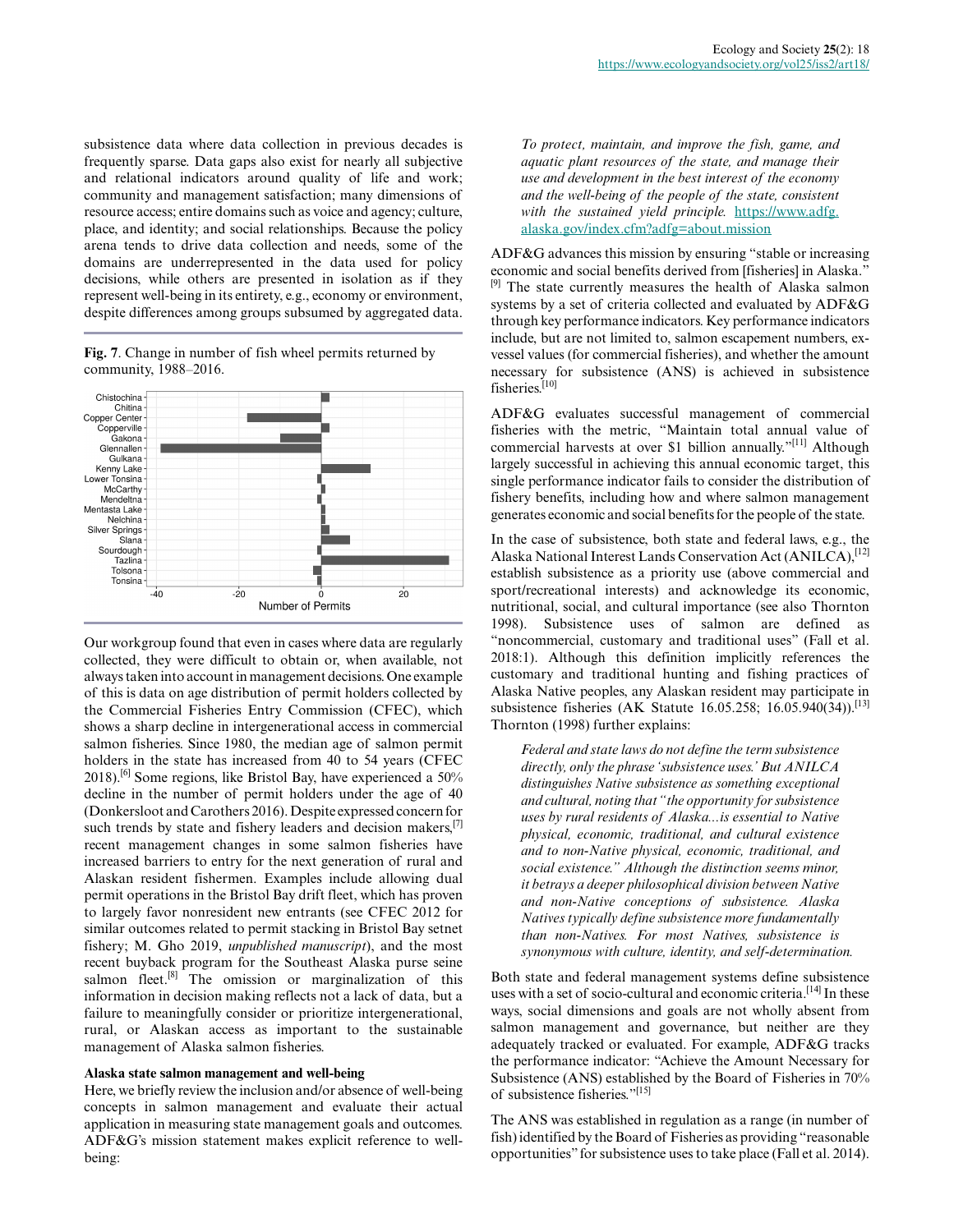Harvest data are regularly collected that can be annually compared to the ANS range. These data have been used as important indicators in recent years, especially in the Yukon and Kuskokwim regions where low Chinook salmon returns since 2008 have resulted in fishery closures and multiyear failure to achieve ANS. Fishery closures and restrictions have created serious hardship for Indigenous households and communities highly dependent on subsistence salmon harvests (see, for example, Fall et al. 2018, Black and Stevens 2019; Carothers, Black, Langdon, et al., *unpublished manuscript*). Our review of data suggests that in many subsistence fisheries ANS is not being met. For example, between 2001 and 2016, for the subset of fisheries evaluated, ADF&G's target of achieving 70% has only been met once.<sup>[16]</sup>

In our case study of the Upper Copper River, we found that in recent years, ANS has not been met in sections of the Glennallen subdistrict and where it has been met (such as in the lower section of the river), it is because of increasing participation from nonlocal harvesters (see Fig. 8). This raises questions about the utility of ANS as a measure that can adequately assess whether subsistence needs are being met in Indigenous communities in the Upper Copper River Basin where a growing number of urban Alaskans harvest salmon for subsistence. Despite being established in regulation in the 1990s (and revised in the 2000s),<sup>[17]</sup> data on ANS in the Glennallen subdistrict was only available from 2011 to 2015. This was because harvest data had not been organized or analyzed by the three sections within the subdistrict, i.e., lower, middle, and upper sections of the river. During our attempts to access the Glennallen data, we learned that there is no systematic review of ANS numbers conducted by the state, and that the Glennallen subdistrict ANS values have never been reviewed or analyzed. Instead, ADF&G relies on stakeholder input to voice concerns that prompt review of ANS data.

**Fig. 8**. Harvest and amount necessary for subsistence (ANS) levels (shown as black line) for Glennallen subdistrict river sections (lower, middle, and upper) by community residency, 2011–2015.



Similar to the indicator of total economic value discussed above, we identify ANS as a crude measure for whether subsistence needs are being met. For one, ANS operates under the assumption that a fishery system is working well when ANS numbers are in range. Further, the importance of ANS as an indicator is predicated on the number (in range of fish) being defined appropriately. For another, ANS is evaluated at the fishery level. Typically, the state does not analyze ANS data by residence of harvester. In this way, state data collection and categorization renders invisible the impacts of salmon management to certain groups of users, such as in our case study of Alaska Native communities and families. This may not be an issue for some subsistence fisheries in the state, but in regions like the Upper Copper River, it is especially problematic.

# **DISCUSSION**

ADF&G performance indicators discussed above are examples of the ways in which state salmon management accounts for the social dimensions of fisheries. More broadly, these indicators represent the ways in which commercial and subsistence fisheries are understood to contribute to well-being in Alaska, e.g., economic value and food security.[18] How might salmon management be improved if management goals, data collection, and decision making better accounted for the distribution of benefits and harms, including to future generations of Alaskans? This requires acknowledging equity as integral to sustainable salmon management.

Of the many well-being concepts identified and discussed by our workgroup, equity emerged as a fundamental and cross-cutting concept. How equitable is the distribution of access rights or opportunity to harvest? How equitably are people able to avail themselves of access opportunities? Whose views and ways of knowing are accepted and seen to have value when there are a diversity of views?

Many of the well-being indicators reviewed by our working group were equity-based indicators, including change in age structure of fishery; change in local and nonlocal permit holdings; change in Alaska Native permit holdings; value of access rights compared to median household income by community; diversity of users compared to diversity of managers; cost or time spent participating in management processes, e.g., understanding the processes or attending meetings; and percentage of residents who agree they have input in resource management and development decisions.

Of these, the State of Alaska currently collects data for the first two focused on age and residency of commercial fishery permit holders. These data show inequities in access to salmon, but too little progress has been made to date in addressing these trends. This is in part because equality-based policy measures guiding resource use and access in Alaska seek to treat individuals and groups of people the same. In reality, people are not the same. Not all people begin with common positions of power or shared capacities to equally enjoy the benefits of public resources, goods, and services; nor do they all have equal needs. Equality is the guiding principle of resource governance in Alaska, but this principle is often at odds with the principle of equity.<sup>[19]</sup> Equity as a principle considers how distribution of resources and environmental threats, as well as procedural and distributive justice and access, are fundamentally shaped by social power, capital, geography, and demographic conditions (Hicks et al. 2016). Equity-based measures also consider the distribution of resources and ability to participate in governance across generations.

Looking specifically at the impacts of equality-based measures on Indigenous peoples, Morrow and Hensel (1992) describe how an argument based on equal treatment of individuals under the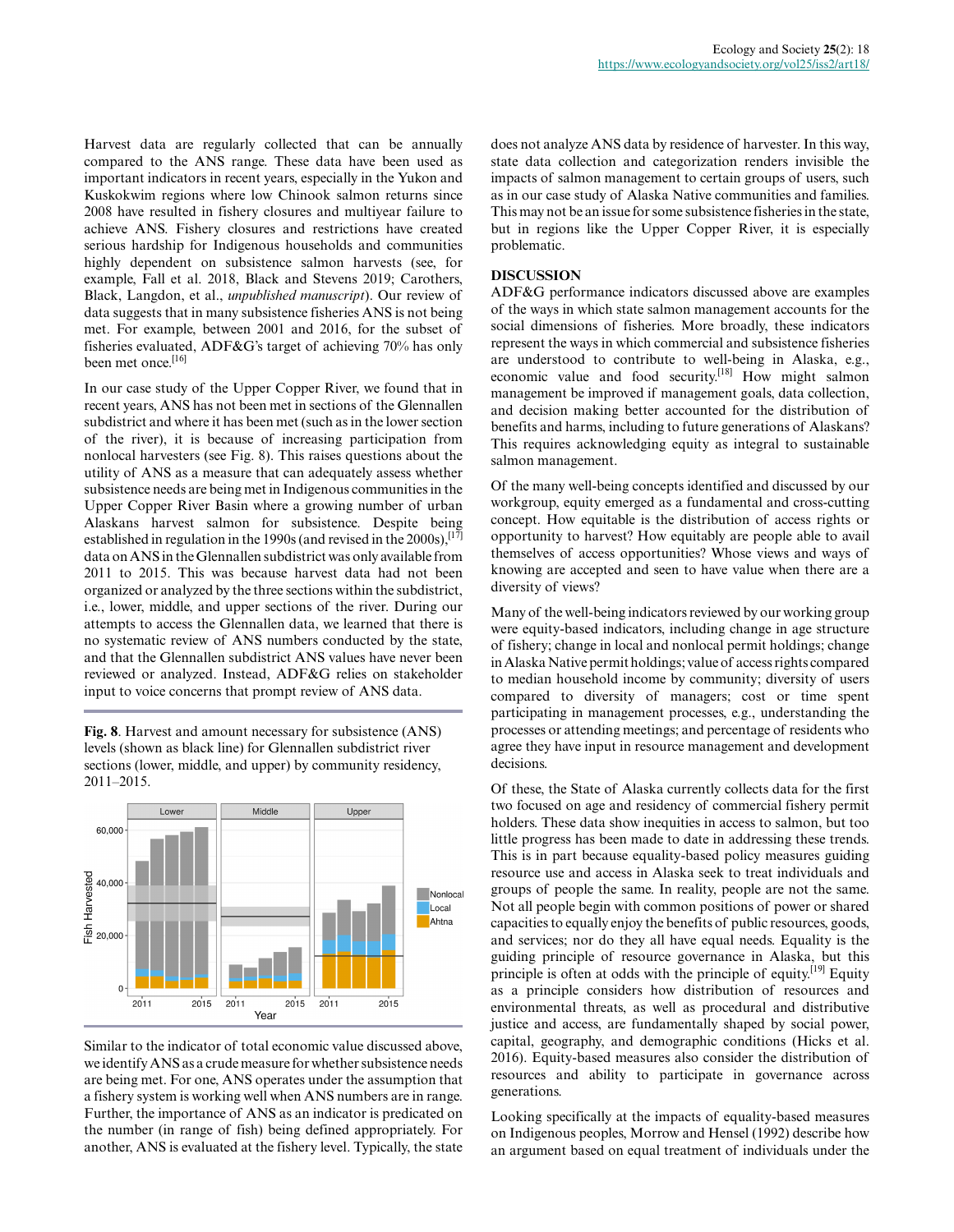law becomes an impediment to Indigenous rights and ways of life. Taylor (2008) further suggests that Indigenous affairs policy should focus less on achieving equality of socioeconomic status and more on facilitating choice and self-determination. The sustainability of Alaska salmon systems must be assessed through a framework that accounts for equity. Equality erases historical and current inequities, ranging from historical traumas rooted in colonization to contemporary disparities in health, justice, economic opportunity, and resource access. This erasure continues to harm rural and Alaska Native peoples, their livelihoods, and life ways (see, for example, Simeone and Kari 2002, McIvor et al. 2009, Viboud et al. 2013, Reedy and Maschner 2014, Carothers 2015, Langdon 2015, Alaska Native Epidemiology Center 2017, Black 2017). In the specific context of Alaska salmon systems, these impacts and inequities are seen in declining access to the resource; but more often, they are invisible, eclipsed by equality, and largely absent from current data collection efforts and fishery sustainability concerns as framed in the policy arena.

Our work exposes large gaps and limitations in data availability for many well-being domains and indicators in the context of Alaska salmon systems. Examples drawn on here show the risks associated with relying on indicators without appropriate context or cultural grounding. In multiple cases, we discovered how easy it is to misinterpret trends with indicators alone, or indicators applied at inappropriate scales. Indicators, like any tool, have limits. When qualities of well-being are translated into and treated as quantities of well-being, well-being risks being abstracted and reduced to simplistic measures (Satterfield et al. 2013, Amberson et al. 2016). Some aspects of well-being should not and cannot be reduced to quantifiable terms favored by economics (Son 2011). It should be for communities and groups affected by management and policy decisions to decide and guide what aspects of their lives and livelihoods can be reduced to the data points and decipherable terms preferred in Western science, management, and policy realms.

Our review and evaluation of well-being indicators makes a clear case for the value of qualitative social science research and careful, community-based ethnography (Clay and Olson 2008, Fienup-Riordan et al. 2013). Well-being indicators can add vital context to fisheries management systems that frequently approach humans as simplistic constructions of individualized profitmaximizing actors (Ostrom 1998, Pálsson 1991, Read 2009, Coleman 2019). But indicators can also obscure context. We present our indicator work here with a note of caution that direct community involvement and evaluation is the most effective and appropriate way to assess the well-being of people and communities. Attempts to measure well-being through simplified quantitative and qualitative indicators will only get so far. There are many indicator-based approaches yet to be pursued in Alaska and globally, but in-depth qualitative assessments will always be necessary for more fully understanding social-ecological relationships and human well-being. That being said, global efforts to date provide insightful direction for work in Alaska. Although there is broad consensus that well-being should be at the center of policy and decision making globally, attempts to address gaps and incorporate well-being measures in Alaska remain inadequate. The State of Alaska must begin with an inclusive, collaborative, and forward-thinking effort to refine and

improve salmon management goals and identify additional metrics that capture what matters to people, and contributes to their well-being. These new measures must reflect the distribution of fishing opportunity and benefits.

# **CONCLUSION**

 $\overline{\phantom{a}}$ 

We assess the sustainability and equity of Alaska salmon systems through a well-being framework that considers community and culturally defined concepts of human well-being. As part of this effort, we assess a range of indicators, and discuss their utility, limitations, and appropriateness as assessment tools that can effectively measure and evaluate social considerations within fishery systems.

One of the challenges facing fishery scientists and decision makers in Alaska today is how to integrate and operationalize human well-being concepts to improve management decisions and data collection. To date, the uptake of human well-being as a management objective has primarily occurred at the federal level in the context of ecosystem-based fishery management. Greater attention to the social sustainability of Alaska salmon systems by fishery scientists and decision makers at the state level will bring dimensions of well-being into the framework of sustainable fisheries management. This will require investing in social science, Indigenous peoples and their knowledge, and other expertise that can appropriately account for the social and cultural dimensions of fisheries and decision making. The meaningful inclusion of knowledge, values, and ways of knowing that are frequently excluded or marginalized in science and policy realms is critical. Indigenous expertise and knowledge in particular have formative and original roles to play in identifying and answering pressing sustainability questions, as well as those we have not yet formed. That said, inclusion of Indigenous and traditional knowledge challenges the entrenched principle of equality. The centrality of equal access in the state constitution and subsequent resource management decisions in Alaska is a contemporary rendition of the colonial structure that has systematically produced and obscured deep and lasting inequities in Alaska salmon systems. Salmon conservation and sustainability concerns are becoming increasingly prominent in Alaska as environmental change, nonrenewable resource development, and state budget shortfalls threaten and affect fisheries, food security, and cultural practices of great consequence to rural and Alaska Native livelihoods and communities. The solutions to these challenges must acknowledge the disproportionate impact borne by some, and be informed by social, cultural and community values, needs, and data to a degree not yet met. Accounting for these differences and dimensions is for ensuring "the well-being of the people of the state."

<sup>[1]</sup> See, for example, Appendix to the Congressional Record A4953, A New Day for Alaska Natives, Remarks by Honorable E.L. Bartlett, 8 August 1951, which describes colonizing efforts to address the "subsistence problem" by bringing educating and relocating Alaska Natives into the "American way of life" and "white man's economy."

<sup>[2]</sup> Note also that traditional hunting and fishing livelihoods (called subsistence in Alaska) are not given consideration in state planning. As Wolfe and Walker (1987:68) explain: "Subsistence uses have an ambiguous status in regard to other uses of public lands. Subsistence is not recognized as a separate type of land use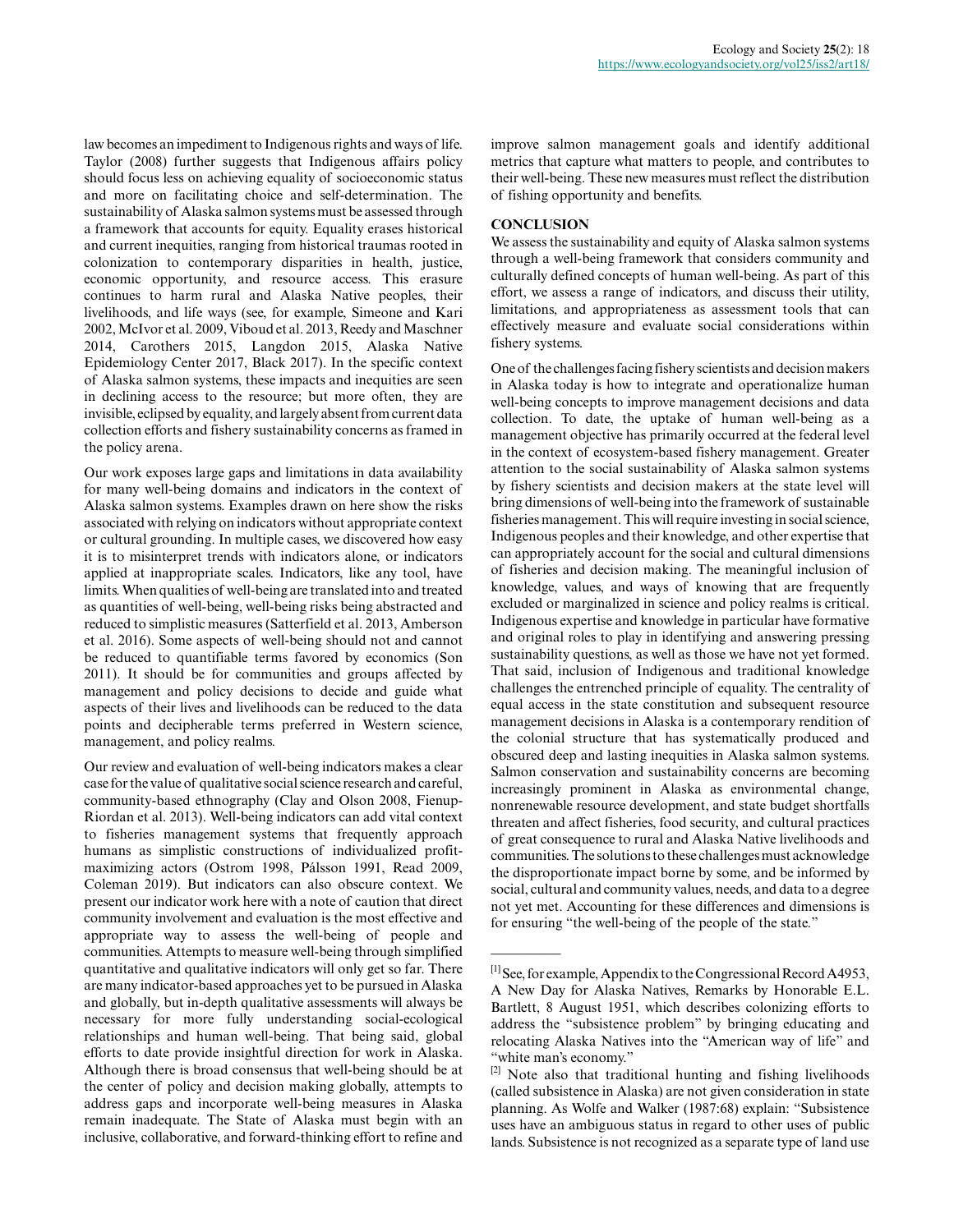in state land planning classifications of the state's Department of Natural Resources, charged with managing state lands. While a variety of land uses are recognized (agriculture, coal, forest, geothermal, grazing, heritage resources, material, mineral, oil and gas, public recreation, reserved, resource management, settlement, transportation corridor, water resources, and wildlife habitat), subsistence fishing and hunting for food is not. Consequently, ongoing subsistence uses receive no protection in legislation or regulation in the development of state lands. As the state creates plans for the future use and development of state land holdings to "provide for balanced use, development, and conservation of those resources for the maximum benefit of the people of Alaska... [and to] identify primary uses" (Alaska Administrative Code 55.010), there is no requirement for these new uses to be assessed for their impacts on ongoing subsistence activities."

[3] Federal and state laws guide salmon management in Alaska. We focus primarily on state management and governance systems. The State of Alaska manages commercial salmon fisheries in Alaska under the authority of the Board of Fisheries. Subsistence fisheries are governed by a dual federal and state management system. The Alaska National Interest Lands Conservation Act (ANILCA) passed by the U.S. Congress in 1980, applies to federal lands in Alaska and serves as the counterpart to state subsistence law. The primary difference between state and federal subsistence law is who qualifies for participation in subsistence fisheries. Under federal law, only rural Alaska residents qualify for subsistence harvesting. Since 1989, all Alaska residents have qualified under state law.

<sup>[4]</sup> The Ahtna are an Athabascan speaking people who live in the Copper River Basin (Simeone and Kari 2002).

[5] The Chitina district is a personal use fishery. Personal use fisheries differ from sport and subsistence fisheries in Alaska. The Board of Fisheries established personal use fisheries to allow Alaskan residents to harvest fish for food in nonsubsistence areas in the state, e.g., where dependence upon subsistence (customary and traditional uses of fish and wildlife) is not a principal characteristic of the economy, culture, and way of life (AS 16.05.258(c)).

 $[6]$ This age increase is specific to Alaska resident salmon fishermen only and does not include nonresidents of the state that hold permits in Alaska salmon fisheries.

<sup>[7]</sup> See, for example, HCR State of Alaska, "HCR18-Commercial" Fisheries Programs," 2012, [http://www.akleg.gov/basis/Bill/](http://www.akleg.gov/basis/Bill/Detail/27?Root=HCR%2018#tab1_4) [Detail/27?Root=HCR%2018#tab1\\_4.](http://www.akleg.gov/basis/Bill/Detail/27?Root=HCR%2018#tab1_4)

<sup>[8]</sup> The buyback was approved in early 2019 despite concerns from the State of Alaska, including increasing barriers to entry. See ADF&G Comments on the Public Notice on the Fishing Capacity Reduction Program for the Southeast Alaska Purse Seine Salmon Fishery. FR Vo. 81, No. 215 / Monday, 7 November 2016. 78123-78129.

[9] See [https://www.omb.alaska.gov//html/performance/details.](https://www.omb.alaska.gov//html/performance/details.html?p=60#td4502) [html?p=60#td4502](https://www.omb.alaska.gov//html/performance/details.html?p=60#td4502)

[10] There are additional performance measures for sport and recreational fisheries, funding, and research, etc. See [https://omb.](https://omb.alaska.gov/html/performance/program-indicators.html?p=55&r=1) [alaska.gov/html/performance/program-indicators.html?p=55&r=1](https://omb.alaska.gov/html/performance/program-indicators.html?p=55&r=1) [11] See [https://www.omb.alaska.gov//html/performance/details.](https://www.omb.alaska.gov//html/performance/details.html?p=60#td4502) [html?p=60#td4502](https://www.omb.alaska.gov//html/performance/details.html?p=60#td4502)

[12] Title 8 of ANILCA ensures the continuation of subsistence uses on public lands by rural Alaska Natives and non-Natives. ANILCA was meant to address a fundamental problem with the Alaska Native Claims Settlement Act (ANCSA) of 1971: the extinguishment of Alaska Native hunting and fishing rights. For many Alaska Native leaders and subsistence harvesters, ANILCA's rural residency preference remains a promise undelivered.

[13] See <http://www.adfg.alaska.gov/techpap/tp406.pdf>

[14] <https://www.adfg.alaska.gov/index.cfm?adfg=subsistence.customary> [15] See [https://omb.alaska.gov/html/performance/details.html?](https://omb.alaska.gov/html/performance/details.html?p=60) [p=60](https://omb.alaska.gov/html/performance/details.html?p=60)

 $\overline{16}$  Note that the dataset used to evaluate this indicator includes only a subset of subsistence fisheries in the state. It is unclear how subsistence fisheries were selected to be included in evaluating this performance indicator.

 $[17]$  The current ANS was recommended to the Board of Fisheries by ADF&G in the 2000s, replacing an earlier ANS that was for the entire river. The current ANS divides the Glennallen subdistrict of the Upper Copper River into three sections and was recommended based on a review of fishing patterns and other factors.

[18] Food security at the community level is not monitored annually; however, the Division of Subsistence has administered a modified version of the USDA food security questionnaire in over 100 Alaska communities since 2003.

 $[19]$  We focus primarily on state law in this discussion, but recognize that federal laws also pose legal hurdles. For example, the Alaska Native Claims Settlement Act extinguished aboriginal hunting and fishing rights (see Thornton 1998, Tuck 2014, Anderson 2016, 2018).

*Responses to this article can be read online at:* [http://www.ecologyandsociety.org/issues/responses.](http://www.ecologyandsociety.org/issues/responses.php/11549) [php/11549](http://www.ecologyandsociety.org/issues/responses.php/11549)

## **Acknowledgments:**

*We thank SASAP Project PIs, Ian Dutton and Frank Davis, for their vision and oversight of the entire SASAP process and project. We also thank Nautilus staff Sarah Warnock and Katherine Schake for their efforts and logistical support throughout the project. A huge thanks goes to NCEAS staff, especially Jeanette Clark and Ginger Gillquist, but also Matt Jones, Jared Kibele, Jenny Seifert, and Robyn Thiessenbock. We thank the University of Alaska Fairbanks graduate students, January Scott and Brooke Woods, for their work on this project. We thank Zack Martin for his artistic abilities and help in bringing this work to life through art and inspiration. You can view and interact with a digitized depiction of Zack's work at [https://alaskasalmonandpeople.org/topics/well](https://alaskasalmonandpeople.org/topics/well-being-and-salmon-systems/)[being-and-salmon-systems/](https://alaskasalmonandpeople.org/topics/well-being-and-salmon-systems/). We thank Marcus Gho, Jennifer Shriver, and David Koster for their grasp of data drawn on in this work and willingness to answer so many of our questions. Finally, we thank two anonymous reviewers for their helpful comments that have helped to improve this manuscript greatly.*

# **Data Availability Statement:**

*The data that support the findings of this study are available at the Knowledge Network for Biocomplexity (KNB) [https://knb.](https://knb.ecoinformatics.org/)*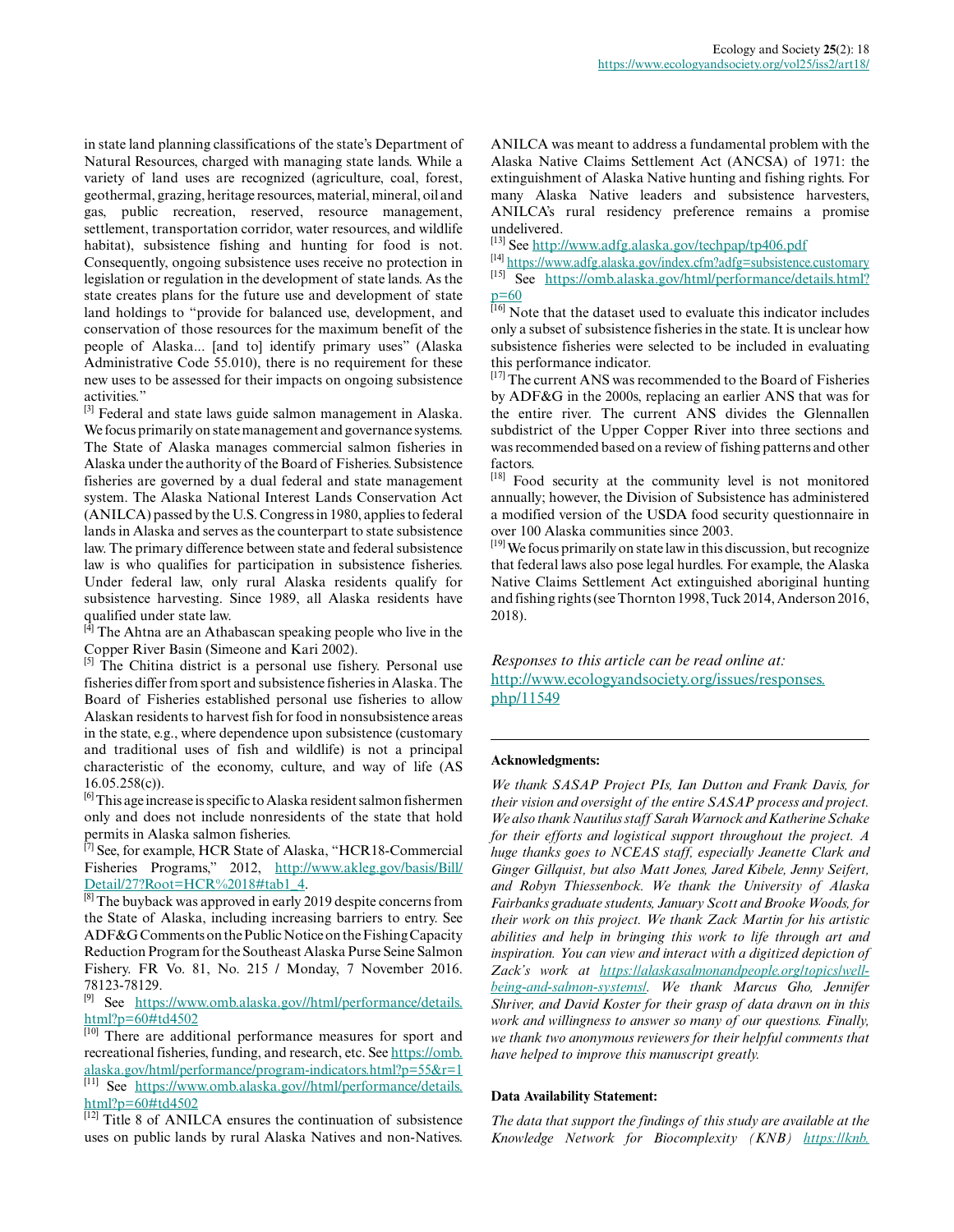*[ecoinformatics.org/](https://knb.ecoinformatics.org/). As noted in the manuscript, these data were derived from the following resources available in the public domain: Alaska Department of Fish and Game, Commercial Fisheries Entry Commission, and the U.S. Census Bureau.*

# **LITERATURE CITED**

Adelson, N. 2000. *'Being alive well': health and the politics of Cree well-being.* University of Toronto Press, Toronto, Ontario, Canada. [online] URL: [http://www.jstor.org/stable/10.3138/j.](http://www.jstor.org/stable/10.3138/j.ctt1287z00) [ctt1287z00](http://www.jstor.org/stable/10.3138/j.ctt1287z00) 

Alaska Native Epidemiology Center. 2017. *Statewide data life expectancy.* Alaska Native Tribal Health Consortium, Anchorage, Alaska, USA. [online] URL: [http://anthctoday.org/](http://anthctoday.org/epicenter/healthData/factsheets/Life_Expectancy_statewide_2_1_2017.pdf) [epicenter/healthData/factsheets/Life\\_Expectancy\\_statewide\\_2\\_1\\_2017.](http://anthctoday.org/epicenter/healthData/factsheets/Life_Expectancy_statewide_2_1_2017.pdf) [pdf](http://anthctoday.org/epicenter/healthData/factsheets/Life_Expectancy_statewide_2_1_2017.pdf)

Amberson, S., K. Biedenweg, J. James, and P. Christie. 2016. "The heartbeat of our people": identifying and measuring how salmon influences Quinault tribal well-being. *Society and Natural Resources* 29(12):1389-1404. [https://doi.org/10.1080/08941920.2](https://doi.org/10.1080/08941920.2016.1180727) [016.1180727](https://doi.org/10.1080/08941920.2016.1180727)

Anderson, R. T. 2016. Sovereignty and subsistence: Native selfgovernment and rights to hunt, fish, and gather after ANCSA. *Alaska Law Review* 33:187-227. [online] URL: [https://](https://scholarship.law.duke.edu/alr/vol33/iss2/3) [scholarship.law.duke.edu/alr/vol33/iss2/3](https://scholarship.law.duke.edu/alr/vol33/iss2/3) 

Anderson, R. 2018. The Katie John Litigation: a continuing search for Alaska Native fishing rights after ANCSA. *Arizona State Law Journal* 51:845-877.

Apgar-Kurtz, B. 2015. Factors affecting local permit ownership in Bristol Bay. *Marine Policy* 56:71-77. [https://doi.org/10.1016/j.](https://doi.org/10.1016/j.marpol.2015.02.013) [marpol.2015.02.013](https://doi.org/10.1016/j.marpol.2015.02.013) 

Armitage, D., C. Béné, A. T. Charles, D. Johnson, and E. H. Allison. 2012. The interplay of well-being and resilience in applying a social-ecological perspective. *Ecology and Society* 17 (4):15. <http://dx.doi.org/10.5751/ES-04940-170415>

Bernard, H. R. 2018. *Research methods in anthropology: qualitative and quantitative approaches.* Sixth edition. Rowman and Littlefield, Lanham, Maryland, USA.

Biedenweg, K. 2014. *Recommended social indicators for Puget Sound Partnership: a report summarizing findings from three local case studies.* Puget Sound Institute, University of Washington, Tacoma, Washington, USA.

Black, J. C. 2017. *Participation in governance and well-being in the Yukon Flats.* Dissertation. Washington University in St. Louis, St. Louis, Missouri, USA. [online] URL: [https://openscholarship.](https://openscholarship.wustl.edu/art_sci_etds/1270) [wustl.edu/art\\_sci\\_etds/1270](https://openscholarship.wustl.edu/art_sci_etds/1270) 

Black, J., and C. Stevens. 2019. *I am a criminal: criminalization of Indigenous fishing practices.* The State of Alaska Salmon and People Project, Alaska, USA.

Boraas, A. S., and C. H. Knott. 2013. Traditional ecological knowledge and characterization of the Indigenous cultures of the Nushagak and Kvichak watersheds, Alaska. Appendix D in *An assessment of potential mining impacts on salmon ecosystems of Bristol Bay, Alaska.* U.S. Environmental Protection Agency. [online] URL: [https://www.epa.gov/sites/production/files/2015-05/](https://www.epa.gov/sites/production/files/2015-05/documents/bristol_bay_assessment_final_2014_vol2.pdf) [documents/bristol\\_bay\\_assessment\\_final\\_2014\\_vol2.pdf](https://www.epa.gov/sites/production/files/2015-05/documents/bristol_bay_assessment_final_2014_vol2.pdf)

Braund, S. R. 2017. *Social indicators in Coastal Alaska: Arctic communities, final report.* Technical Report No. BOEM 2017-035. Prepared for the U.S. Department of the Interior, Alaska OCS Region. Braund & Associates, Anchorage, Alaska, USA.

Breslow, S. J. 2015. Accounting for neoliberalism: "social drivers" in environmental management. *Marine Policy* 61:420-429. [https://](https://doi.org/10/gd53kd) [doi.org/10/gd53kd](https://doi.org/10/gd53kd) 

Breslow, S. J., M. Allen, D. Holstein, B. Sojka, R. Barnea, X. Basurto, C. Carothers, S. Charnley, S. Coulthard, N. Dolšak. J. Donatuto, C. García-Quijano, C. C. Hicks, A. Levine, M. B. Mascia, K. Norman, M. Poe, T. Satterfield, K. St. Martin, and P. S. Levin. 2017. Evaluating indicators of human well-being for ecosystem-based management. *Ecosystem Health and Sustainability* 3(12):1-18.<https://doi.org/10/gd53kh>

Breslow, S. J., B. Sojka, R. Barnea, X. Basurto, C. Carothers, S. Charnley, S. Coulthard, N. Dolšak, J. Donatuto, C. García-Quijano, C. C. Hicks, A. Levine, M. B. Mascia, K. Norman, M. Poe, T. Satterfield, K. St. Martin, and P. S. Levin. 2016. Conceptualizing and operationalizing human wellbeing for ecosystem assessment and management. *Environmental Science & Policy* 66:250-259.<https://doi.org/10/f9dgdd>

Carothers, C. 2011. Equity and access to fishing rights: exploring the community quota program in the Gulf of Alaska. *Human Organization* 70(3):213-223. <https://doi.org/10/gd53kt>

Carothers, C. 2015. Fisheries privatization, social transitions, and well-being in Kodiak, Alaska. *Marine Policy* 61:313-322. [http://](http://dx.doi.org/10.1016/j.marpol.2014.11.019) [dx.doi.org/10.1016/j.marpol.2014.11.019](http://dx.doi.org/10.1016/j.marpol.2014.11.019)

Charnley, S., C. Carothers, T. Satterfield, A. Levine, M. R. Poe, K. Norman, J. Donatuto, S. J. Breslow, M. B. Mascia, P. S. Levin, X. Basurto, C. C. Hicks, C. García-Quijano, and K. St. Martin. 2017. Evaluating the best available *social* science for natural resource management decision-making. *Environmental Science & Policy* 73:80-88.<https://doi.org/10.1016/j.envsci.2017.04.002>

Clay, P. M., A. Kitts, and P. Pinto da Silva. 2014. Measuring the social and economic performance of catch share programs: definition of metrics and application to the U.S. Northeast Region groundfish fishery. *Marine Policy* 44:27-36. [https://doi.](https://doi.org/10.1016/j.marpol.2013.08.009) [org/10.1016/j.marpol.2013.08.009](https://doi.org/10.1016/j.marpol.2013.08.009) 

Clay, P. M., and J. Olson. 2008. Defining "fishing communities": vulnerability and the Magnuson-Stevens fishery conservation and management act. *Human Ecology Review* 15(2):143-160.

Colburn, L. L., M. Jepson, C. Weng, T. Seara, J. Weiss, and J. A. Hare. 2016. Indicators of climate change and social vulnerability in fishing dependent communities along the Eastern and Gulf Coasts of the United States. *Marine Policy* 74:323-333. [https://](https://doi.org/10.1016/j.marpol.2016.04.030) [doi.org/10.1016/j.marpol.2016.04.030](https://doi.org/10.1016/j.marpol.2016.04.030)

Coleman, J. M. 2019. *Commercial fishing livelihoods, permit loss, and the next generation in Bristol Bay, Alaska.* Dissertation. University of Alaska Fairbanks, Fairbanks, Alaska, USA.

Coleman, J., C. Carothers, R. Donkersloot, D. Ringer, P. Cullenberg, and A. Bateman. 2018. Alaska's next generation of potential fishermen: a survey of youth attitudes towards fishing and community in Bristol Bay and the Kodiak Archipelago, Alaska. *Maritime Studies* 18:47-63. [https://doi.org/10.1007/](https://doi.org/10.1007/s40152-018-0109-5) s40152-018-0109-5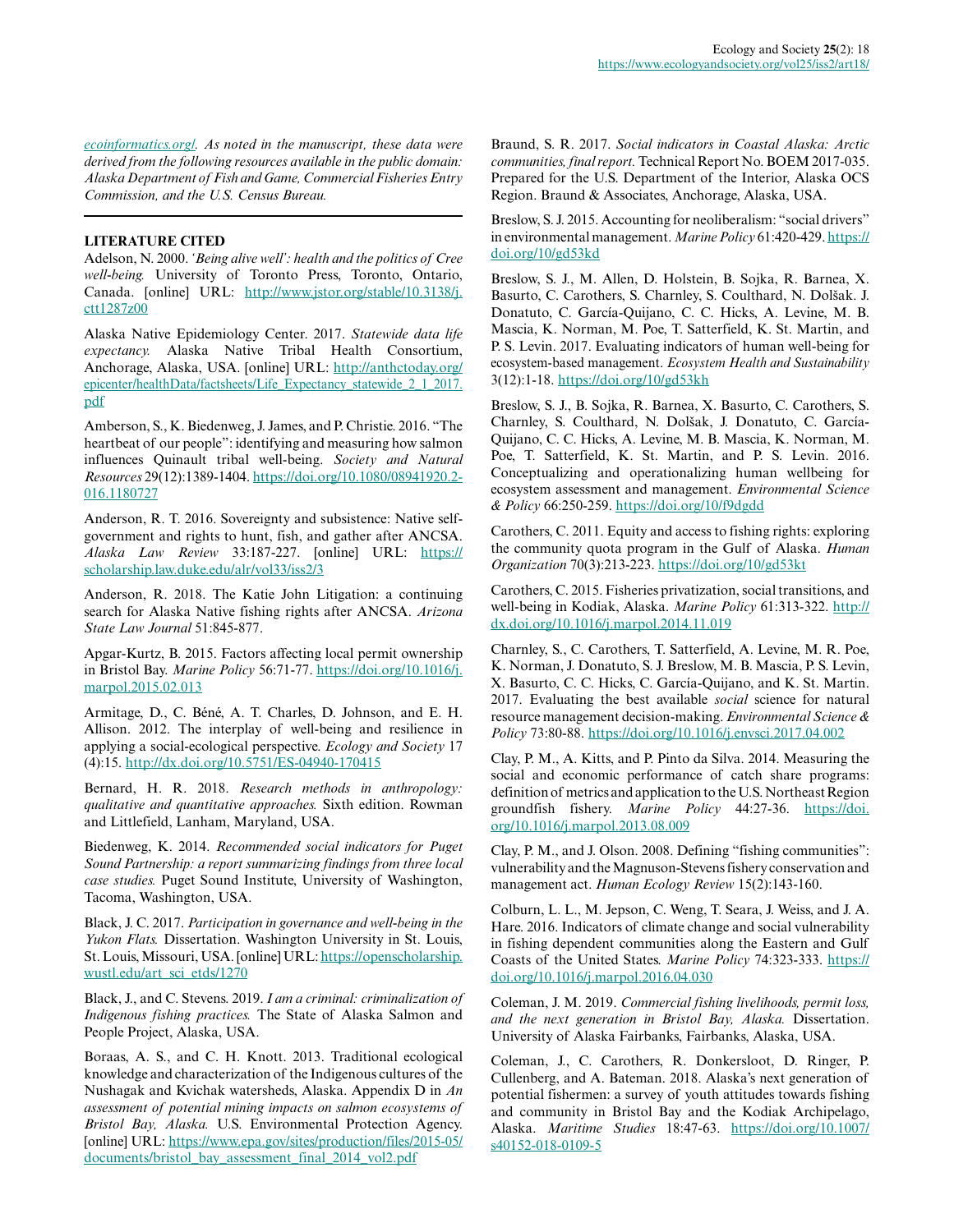Commercial Fisheries Entry Commission (CFEC). 2012. *Bristol Bay set gillnet permit stacking.* CFEC Report no. 12-02-N November 2012. CFEC, Juneau, Alaska, USA.

Commercial Fisheries Entry Commission (CFEC). 2018. *Executive summary changes in the distribution of Alaska's commercial fisheries entry permits 1975-2017.* CFEC Report Number 18-02N-EXEC. CFEC, Juneau, Alaska, USA.

Coulthard, S. 2012. What does the debate around social wellbeing have to offer sustainable fisheries? *Current Opinion in Environmental Sustainability* 4:358-363. [https://doi.org/10.1016/](https://doi.org/10.1016/j.cosust.2012.06.001) [j.cosust.2012.06.001](https://doi.org/10.1016/j.cosust.2012.06.001)

Coulthard, S., D. Johnson, and J. A. McGregor. 2011. Poverty, sustainability and human wellbeing: a social wellbeing approach to the global fisheries crisis. *Global Environmental Change* 21 (2):453-463. <https://doi.org/10/ftkn4s>

Cullenberg, P., R. Donkersloot, C. Carothers, J. Coleman, and D. Ringer. 2017. *Turning the tide: How can Alaska address the 'graying of the fleet' and loss of rural fisheries access?* University of Alaska Fairbanks, Anchorage, Alaska, USA.

Donatuto, J., and M. R. Poe. 2015. *Evaluating sense of place as a domain of human well-being for Puget Sound restoration.* Technical report. University of Washington Puget Sound Institute, Tacoma, Washington, USA.

Donatuto, J. L., T. A. Satterfield, and R. Gregory. 2011. Poisoning the body to nourish the soul: prioritising health risks and impacts in a Native American community. *Health, Risk and Society* 13 (2):103-127. <https://doi.org/10.1080/13698575.2011.556186>

Donkersloot, R., and C. Carothers. 2016. The graying of the Alaskan fishing fleet. *Environment: Science and Policy for Sustainable Development* 58(3):30-42. [http://dx.doi.](http://dx.doi.org/10.1080/00139157.2016.1162011) [org/10.1080/00139157.2016.1162011](http://dx.doi.org/10.1080/00139157.2016.1162011) 

Fall, J. A., N. M. Braem, C. L. Brown, S. S. Evans, L. Hutchinson-Scarbrough, H. Ikuta, B. Jones, R. La Vine, T. Lemons, M. A. Marchioni, E. Mikow, J. T. Ream, and L. A. Sill. 2014. *Alaska subsistence and personal use salmon fisheries 2012 annual report.* Technical Paper No. 406. Alaska Department of Fish and Game, Division of Subsistence, Anchorage, Alaska, USA. [online] URL: <http://www.adfg.alaska.gov/techpap/tp406.pdf>

Fall, J., A. Godduhn, G. Halas, L. Hutchinson-Scarbrough, B. Jones, E. Mikow, L. A. Sill, A. Trainor, A. Wiita, and T. Lemons. 2018. *Alaska subsistence and personal use salmon fisheries 2015 annual report.* Technical Paper No. 440. Alaska Department of Fish and Game, Division of Subsistence, Anchorage, Alaska, USA.

Fienup-Riordan, A., C. Brown, and N. M. Braem. 2013. The value of ethnography in times of change: the story of Emmonak. *Deep Sea Research Part II: Topical Studies in Oceanography* 94:301-311. <https://doi.org/10/f5gbn9>

Fienup-Riordan, A., and C. Moncrieff. 2017. *King salmon on the Lower Yukon River-past and present: a Yupik language elders workshop.* Yukon River Drainage Fisheries Association, Anchorage, Alaska, USA.

Food and Agriculture Organization of the United Nations (FAO). 2005. *The state of food and agriculture.* FAO, Rome, Italy.

García-Quijano, C. G., J. J. Poggie, A. Pitchon, and M. H. Del Pozo. 2015. Coastal resource foraging, life satisfaction, and wellbeing in southeastern Puerto Rico. *Journal of Anthropological Research* 71(2):145-167.<https://doi.org/10/gd53m3>

Harrison, G. 2018. *Alaska's constitution. A citizen's guide.* Fifth edition. Alaska Legislative Affairs Agency, Juneau, Alaska, USA. [online] URL: [http://w3.legis.state.ak.us/docs/pdf/citizens\\_guide.](http://w3.legis.state.ak.us/docs/pdf/citizens_guide.pdf) [pdf](http://w3.legis.state.ak.us/docs/pdf/citizens_guide.pdf)

Hicks, C. C., A. Levine, A. Agrawal, X. Basurto, S. J. Breslow, C. Carothers, S. Charnley, S. Coulthard, N. Dolšak, J. Donatuto, C. Garcia-Quijano, M. B. Mascia, K. Norman, M. R. Poe, T. Satterfield, K. St. Martin, and P. S. Levin. 2016. Engage key social concepts for sustainability. *Science* 352(6281):38-40. [https://doi.](https://doi.org/10/gc3f7h) [org/10/gc3f7h](https://doi.org/10/gc3f7h)

Inuit Circumpolar Council (ICC) Alaska. 2015. *Alaskan Inuit food security conceptual framework: how to assess the Arctic from an Inuit perspective: summary report and recommendations report.* Technical Report. Inuit Circumpolar Council-Alaska, Anchorage, Alaska, USA.

Jepson, M., and L. Colburn. 2013. *Development of social indicators of fishing community vulnerability and resilience in the U.S. Southeast and Northeast regions.* NOAA Technical Memorandum. National Oceanic and Atmospheric Administration, Silver Spring, Maryland, USA.

Kamali, N. 1984. *Alaskan Natives and limited fisheries of Alaska: a study of changes in the distribution of permit ownership amongst Alaskan Natives, 1975-1983.* Commercial Fisheries Entry Commission Report 84-8. CFEC, Juneau, Alaska, USA.

Koslow, A. 1986. Limited entry policy and impacts on Bristol Bay fishermen. Pages 47-62 *in* S. Langdon, editor. *Contemporary Alaskan Native economies.* University Press of America, Lanham, Maryland, USA.

Kovach, M. 2010. *Indigenous methodologies.* University of Toronto Press, Toronto, Ontario, Canada.

Krupa, M. B., M. McCarthy Cunfer, and J. Clark. 2019. Who's winning the public process? How to use public documents to assess the equity, efficiency, and effectiveness of stakeholder engagement. *Society & Natural Resources* 33(5):612-633. [https://](https://doi.org/10.1080/08941920.2019.1665763) [doi.org/10.1080/08941920.2019.1665763](https://doi.org/10.1080/08941920.2019.1665763)

Langdon, S. 1980. *Transfer patterns in Alaskan limited entry fisheries.* University of Alaska, Anchorage, Alaska, USA.

Langdon, S. 2015. Forgone harvests and neoliberal policies: creating opportunities for rural, small-scale, community-based fisheries in southern Alaskan coastal villages. *Marine Policy* 61:347-355.<https://doi.org/10.1016/j.marpol.2015.03.007>

Leong, K. M., S. Wongbusarakum, R. J. Ingram, A. Mawyer, and M. R. Poe. 2019. Improving representation of human well-being and cultural importance in conceptualizing the west Hawai'i ecosystem. *Frontiers in Marine Science* 6:213. [https://doi.](https://doi.org/10.3389/fmars.2019.00231) [org/10.3389/fmars.2019.00231](https://doi.org/10.3389/fmars.2019.00231) 

McGregor, A. 2008. *Well-being, poverty and conflict.* Briefing Paper 1/08. Economic & Social Research Council Research Group on Wellbeing in Developing Countries, University of Bath, Bath, UK.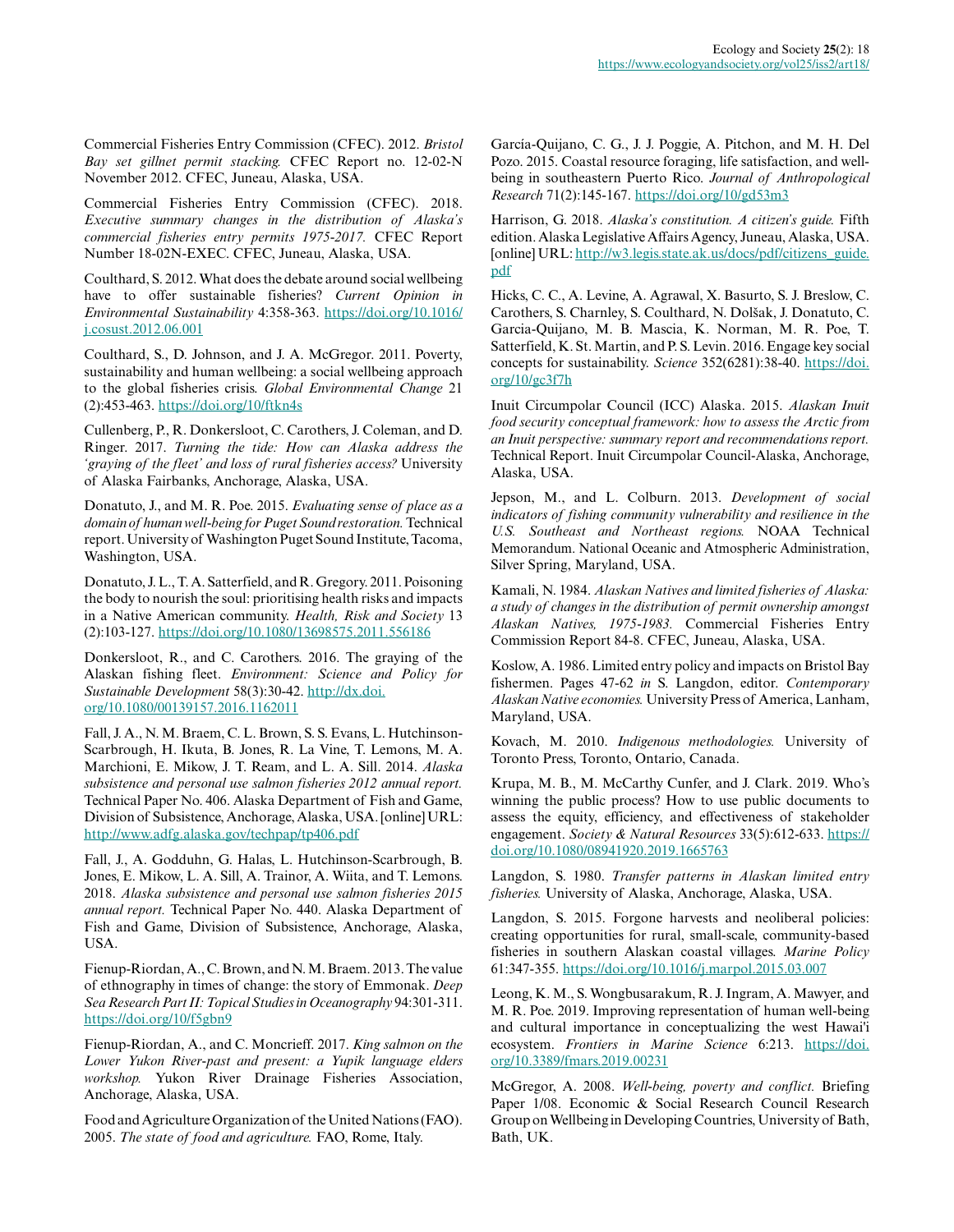McIvor, O., A. Napoleon, and K. Dickie. 2009. Language and culture as protective factors for at-risk communities. *Journal of Aboriginal Health* November 2009:6-25.

Millennium Ecosystem Assessment (MEA). 2005. *Ecosystems and human well-being: synthesis.* Island, Washington, D.C., USA. [online] URL: [http://www.millenniumassessment.org/documents/](http://www.millenniumassessment.org/documents/document.356.aspx.pdf) [document.356.aspx.pdf](http://www.millenniumassessment.org/documents/document.356.aspx.pdf)

Morrow, P., and C. Hensel. 1992. Hidden dissension: minoritymajority relationships and the use of contested terminology. *Arctic Anthropology* 29(1):38-53.

Ostrom, E. 1998. A behavioral approach to the rational choice theory of collective action: presidential address, American Political Science Association, 1997. *American Political Science Review* 92(1):1-22. <https://doi.org/10.2307/2585925>

Pálsson, G. 1991. *Coastal economies, cultural accounts: human ecology and Icelandic discourse.* Manchester University Press, Manchester, UK.

Pascual, U., P. Balvanera, S. Díaz, G. Pataki, E. Roth, M. Stenseke, R. T. Watson, E. Başak Dessane, M. Islar, E. Kelemen, V. Maris, M. Quaas, S. M. Subramanian, H. Wittmer, A. Adlan, S. Ahn, Y. S. Al-Hafedh, E. Amankwah, S. T. Asah, P. Berry, A. Bilgin, S. J. Breslow, C. Bullock, D. Cáceres, H. Daly-Hassen, E. Figueroa, C. D. Golden, E. Gómez-Baggethun, D. González-Jiménez, J. Houdet, H. Keune, R. Kumar, K. Ma, P. H. May, A. Mead, P. O'Farrell, R. Pandit, W. Pengue, R. Pichis-Madruga, F. Popa, S. Preston, D. Pacheco-Balanza, H. Saarikoski, B. B. Strassburg, M. van den Belt, M. Verma, F. Wickson, and N. Yagi. 2017. Valuing nature's contributions to people: the IPBES approach. *Current Opinion in Environmental Sustainability* 26-27:7-16. [online] URL: [http://www.sciencedirect.com/science/](http://www.sciencedirect.com/science/article/pii/S1877343517300040) [article/pii/S1877343517300040](http://www.sciencedirect.com/science/article/pii/S1877343517300040) [https://doi.org/10.1016/j.](https://doi.org/10.1016/j.cosust.2016.12.006) [cosust.2016.12.006](https://doi.org/10.1016/j.cosust.2016.12.006) 

Petterson, J. S. 1983. *Limited entry and the Native American fisherman: a case study of the Bristol Bay, Alaska salmon fishery.* Report on File NSF Grant # DAR-7917582. ADF&G, Division of Subsistence, Anchorage, Alaska, USA.

Pitcher, T. J., M. E. Lam, C. Ainsworth, A. Martindale, K. Nakamura, R. I. Perry, and T. Ward. 2013. Improvements to rapfish: a rapid evaluation technique for fisheries integrating ecological and human dimensions. *Journal of Fish Biology* 83 (4):865-889. <https://doi.org/10/gd53rd>

Pitcher, T. J., and M. P. Power. 2000. Fish figures: quantifying the ethical status of Canadian fisheries, east and west. Pages 225-253 *in* H. Coward, R. Ommer, and T. J. Pitcher, editors. *Just fish: the ethics of Canadian fisheries.* Institute of Social and Economic Research Press, St John's, Newfoundland, Canada.

Poe, M. R., M. K. Watkinson, B. Trosin, and K. Decker. 2015. *Social indicators for the Washington Coast Integrated Ecosystem Assessment.* A Report to Washington Department of Natural Resources in fulfillment of Interagency Agreement No. IAA 14-204. Washington Sea Grant WSG-TR 15-07. Seattle, Washington, USA.

Pollnac, R., M. Bavinck, and I. Monnereau. 2012. Job satisfaction in fisheries compared. *Social Indicators Research* 109:119-133. <https://doi.org/10.1007/s11205-012-0059-z>

Pollnac, R. B., and J. J. Poggie. 2008. Happiness, well-being and psychocultural adaptation to the stresses associated with marine fishing. *Human Ecology Review* 15(2):194-200.

Poppel, B., J. Kruse, G. Duhaime, and L. Abryutina. 2007. *SLiCA Results. vol. 2009.* Institute of Social and Economic Research, University of Alaska, Anchorage, Alaska, USA.

Ragnarsdottir, K. V., and ASAP Team. 2014. Beyond GDP. *Geoscientist Online* 24(9):12-17. [online] URL: [https://www.](https://www.geolsoc.org.uk/Geoscientist/Archive/October-2014/Beyond-GDP) [geolsoc.org.uk/Geoscientist/Archive/October-2014/Beyond-GDP](https://www.geolsoc.org.uk/Geoscientist/Archive/October-2014/Beyond-GDP) 

Raymond-Yakoubian, B., and J. Raymond-Yakoubian. 2015. *Always taught not to waste: traditional knowledge and Norton Sound/Bering Strait salmon populations.* Arctic-Yukon-Kuskokwim Sustainable Salmon Initiative Project 1333 Final Product. Kawerak, Incorporated, Nome, Alaska, USA.

Raymond-Yakoubian, J. 2019. *Salmon, cosmology, and identity in Elim, AK.* Dissertation. University of Alaska, Fairbanks, Alaska, USA.

Raymond-Yakoubian, J., and R. Daniel. 2018. An Indigenous approach to ocean planning and policy in the Bering Strait region of Alaska. *Marine Policy* 97:101-108. [https://doi.org/10.1016/j.](https://doi.org/10.1016/j.marpol.2018.08.028) [marpol.2018.08.028](https://doi.org/10.1016/j.marpol.2018.08.028) 

Raymond-Yakoubian, J., B. Raymond-Yakoubian, and C. Moncrieff. 2017. The incorporation of traditional knowledge into Alaska federal fisheries management. *Marine Policy* 78:132-142. <https://doi.org/10.1016/j.marpol.2016.12.024>

Read, J. 2009. A genealogy of homo-economicus: Neoliberalism and the production of subjectivity. *Foucault Studies* 6:25-36. <http://dx.doi.org/10.22439/fs.v0i0.2465>

Reedy, K., and H. Maschner. 2014. Traditional foods, corporate controls: networks of household access to key marine species in southern Bering Sea villages. *Polar Record* 50(4):364-378. [https://](https://doi.org/10.1017/S0032247414000084) [doi.org/10.1017/S0032247414000084](https://doi.org/10.1017/S0032247414000084) 

Ribot, J. C., and N. L. Peluso. 2003. A theory of access. *Rural Sociology* 68(2):153-181. [https://doi.org/10.1111/j.1549-0831.2003.](https://doi.org/10.1111/j.1549-0831.2003.tb00133.x) [tb00133.x](https://doi.org/10.1111/j.1549-0831.2003.tb00133.x)

Ringer, D., C. Carothers, R. Donkersloot, J. Coleman, and P. Cullenberg. 2018. For generations to come? The privatization paradigm and shifting social baselines in Kodiak, Alaska's commercial fisheries. *Marine Policy* 98:97-103. [https://doi.](https://doi.org/10.1016/j.marpol.2018.09.009) [org/10.1016/j.marpol.2018.09.009](https://doi.org/10.1016/j.marpol.2018.09.009) 

Ruby, A., and R. Heyano. 2016. Efforts to regain permits: successes and challenges in Bristol Bay. Pages 73-80 *in* P. Cullenberg, editor. *Fisheries access for Alaska: charting the future. Workshop Proceedings.* Alaska Sea Grant, University of Alaska Fairbanks, AK-SG-16-02, Fairbanks, Alaska, USA. [http://doi.](http://doi.org/10.4027/faacfwp.2016) [org/10.4027/faacfwp.2016](http://doi.org/10.4027/faacfwp.2016)

Satterfield, T., R. Gregory, S. Klain, M. Roberts, and K. M. Chan. 2013. Culture, intangibles and metrics in environmental management. *Journal of Environmental Management* 117:103-114. <https://doi.org/10/f4srn8>

Sen, A. 1999. *Development as freedom.* Anchor Books, New York, New York, USA.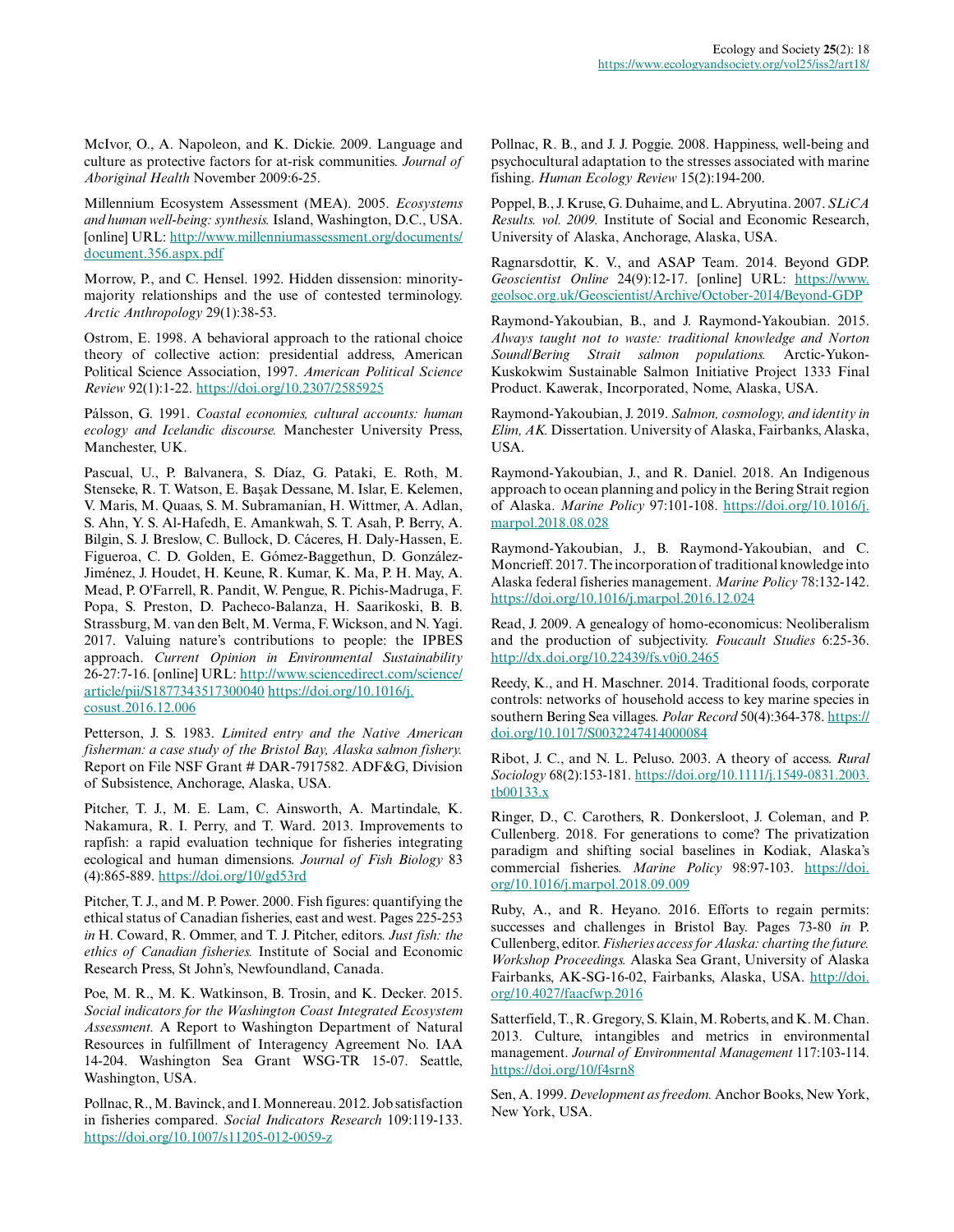Sethi, S. A., W. Riggs, and G. Knapp. 2014. Metrics to monitor the status of fishing communities: an Alaska state of the state retrospective 1980-2010. *Ocean & Coastal Management* 88:21-30. <https://doi.org/10/gd53p5>

Simeone, W. E., and J. Kari. 2002. *Traditional knowledge and fishing practices of the Ahtna of the Copper River, Alaska.* Technical Paper No. 270. Alaska Department of Fish and Game, Juneau, Alaska, USA.

Simeone, W., and E. McCall Valentine. 2007. *Ahtna knowledge of long-term challenges in salmon runs in the Upper Copper River drainage, Alaska.* Technical Paper No. 324. Alaska Department of Fish and Game, Division of Subsistence, Juneau, Alaska, USA.

Smith, C., and P. Clay. 2010. Measuring subjective and objective well-being: analyses from five marine commercial fisheries. *Human Organization* 69(2):158-168. [https://doi.org/10.17730/](https://doi.org/10.17730/humo.69.2.b83x6t44878u4782) [humo.69.2.b83x6t44878u4782](https://doi.org/10.17730/humo.69.2.b83x6t44878u4782)

Son, H. H. 2011. *Equity and well-being: measurement and policy practice.* Routledge, London, UK. <https://doi.org/10.4324/9780203155042>

Song, A. M., H. Bodwitch, and J. Scholtens. 2018. Why marginality persists in a governable fishery—the case of New Zealand. *Maritime Studies* 17:285-293. [https://doi.org/10.1007/](https://doi.org/10.1007/s40152-018-0121-9) [s40152-018-0121-9](https://doi.org/10.1007/s40152-018-0121-9) 

Stariwat, J. 2016. *Regulatory impacts on a Yup'ik fish camp in Southwest Alaska.* Thesis. University of British Columbia, Vancouver, British Columbia, Canada.

Sterling, E. J., C. Filardi, A. Toomey, A. Sigouin, E. Betley, N. Gazit, J. Newell, S. Albert, D. Alvira, N. Bergamini, M. Blair, D. Boseto, K. Burrows, N. Bynum, S. Caillon, J. E. Caselle, J. Claudet, G. Cullman, R. Dacks, P. B. Eyzaguirre, S. Gray, J. Herrera, P. Kenilorea, K. Kinney, N. Kurashima, S. Macey, C. Malone, S. Mauli, J. McCarter, H. McMillen, P. Pascua, P. Pikacha, A. L. Porzecanski, P. de Robert, M. Salpeteur, M. Sirikolo, M. H. Stege, K. Stege, T. Ticktin, R. Vave, A. Wali, P. West, K. B. Winter, and S. D. Jupiter. 2017. Biocultural approaches to well-being and sustainability indicators across scales. *Nature Ecology & Evolution* 1:1798-1806. <https://doi.org/10.1038/s41559-017-0349-6>

Stiglitz, J., J. Fitoussi, and M. Durand. 2018. *Beyond GDP: measuring what counts for economic and social performance.* OECD Publishing, Paris, France. [online] URL: [https://doi.](https://doi.org/10.1787/9789264307292-en) [org/10.1787/9789264307292-en](https://doi.org/10.1787/9789264307292-en) 

Stiglitz, J., A. Sen, and J. P. Fitoussi. 2009. *Report by the Commission on the Measurement of Economic Performance and Social Progress.* Report formally commissioned by the French Government. [online] URL: [https://www.researchgate.net/](https://www.researchgate.net/publication/258260767_Report_of_the_Commission_on_the_Measurement_of_Economic_Performance_and_Social_Progress_CMEPSP) [publication/258260767\\_Report\\_of\\_the\\_Commission\\_on\\_the\\_M](https://www.researchgate.net/publication/258260767_Report_of_the_Commission_on_the_Measurement_of_Economic_Performance_and_Social_Progress_CMEPSP)[easurement\\_of\\_Economic\\_Performance\\_and\\_Social\\_Progress\\_CMEPSP](https://www.researchgate.net/publication/258260767_Report_of_the_Commission_on_the_Measurement_of_Economic_Performance_and_Social_Progress_CMEPSP)

Strauss, A., and J. Corbin. 1990. *Basics of qualitative research: grounded theory, procedures and techniques.* SAGE, Newbury Park, California, USA.

Taylor, J. 2008. Indigenous peoples and indicators of well-being: Australian perspectives on United Nations global frameworks. *Social Indicators Research* 87:111-126. [https://doi.org/10.1007/](https://doi.org/10.1007/s11205-007-9161-z) [s11205-007-9161-z](https://doi.org/10.1007/s11205-007-9161-z)

Thornton, T. F. 1998. Alaska Native subsistence: a matter of cultural survival. *Cultural Survival Quarterly* 22(3):29-34.

Tuck, E. 2014. Alaska Native Claims Settlement Act as X-Mark. Pages 241-270 *in* B. Leonard, J. Breinig, L. Carpluk, S. Lind, M. Williams, editors. *Transforming the university: Alaska Native studies in the 21st century.* Two Harbors Press, Minneapolis, Minnesota, USA.

Viboud, C., J. Eisenstein, A. H. Reid, T. A. Janczewski, D. M. Morens, and J. K. Taubenberger. 2013. Age- and sex-specific mortality associated with the 1918-1919 influenza pandemic in Kentucky. *Journal of Infectious Diseases* 207(5):721-729. [https://](https://doi.org/10.1093/infdis/jis745) [doi.org/10.1093/infdis/jis745](https://doi.org/10.1093/infdis/jis745) 

von der Porten, S., J. Corntassel, and D. Mucina. 2019. Indigenous nationhood and herring governance: strategies for the reassertion of Indigenous authority and inter-Indigenous solidarity regarding marine resources. *AlterNative: An International Journal of Indigenous Peoples* 15(1):62-74. [https://doi.org/10.1177/11771](https://doi.org/10.1177/1177180118823560) [80118823560](https://doi.org/10.1177/1177180118823560)

Weiss, M. 2020*a*. Thanks for all the fish: a wild salmon story. *The Economist 1843,* 12 February. [online] URL: [https://](https://www.1843magazine.com/dispatches/thanks-for-all-the-fish-a-wild-salmon-story) [www.1843magazine.com/dispatches/thanks-for-all-the-fish-a-wild](https://www.1843magazine.com/dispatches/thanks-for-all-the-fish-a-wild-salmon-story)[salmon-story](https://www.1843magazine.com/dispatches/thanks-for-all-the-fish-a-wild-salmon-story)

Weiss. M. 2020*b*. Citizen of the salmon world. *Puget Sound Stories.* The University of Puget Sound, Tacoma, Washington, USA. [online] URL: [https://www.pugetsound.edu/stories/detail/](https://www.pugetsound.edu/stories/detail/citizen-of-the-salmon-world/) [citizen-of-the-salmon-world/](https://www.pugetsound.edu/stories/detail/citizen-of-the-salmon-world/) 

Wexler, L. 2009. The importance of identity, history, and culture in the wellbeing of Indigenous youth. *Journal of the History of Childhood and Youth* 2(2):267-276.

White, S. C. 2017. Relational wellbeing: re-centring the politics of happiness, policy and the self. *Policy & Politics* 45(2):121-136. <https://doi.org/10/gd53q5>

Wolfe, R., and R. J. Walker. 1987. Subsistence economies in Alaska: productivity, geography, and development impacts. *Arctic Anthropology* 24(2):56-81.

Woodhead, A. J., K. E. Abernethy, L. Szaboova, and R. A. Turner. 2018. Health in fishing communities: a global perspective. *Fish and Fisheries* 19:839-852.<https://doi.org/10.1111/faf.12295>

Young, O., and N. Einarsson. 2004. Introduction. Pages 1-15 *in* N. Einarsson, J. Nymand Larsen, A. Nilsson, and O. R. Young editors. *Arctic human development report*. Stefansson Arctic Institute, Akureyri, Iceland.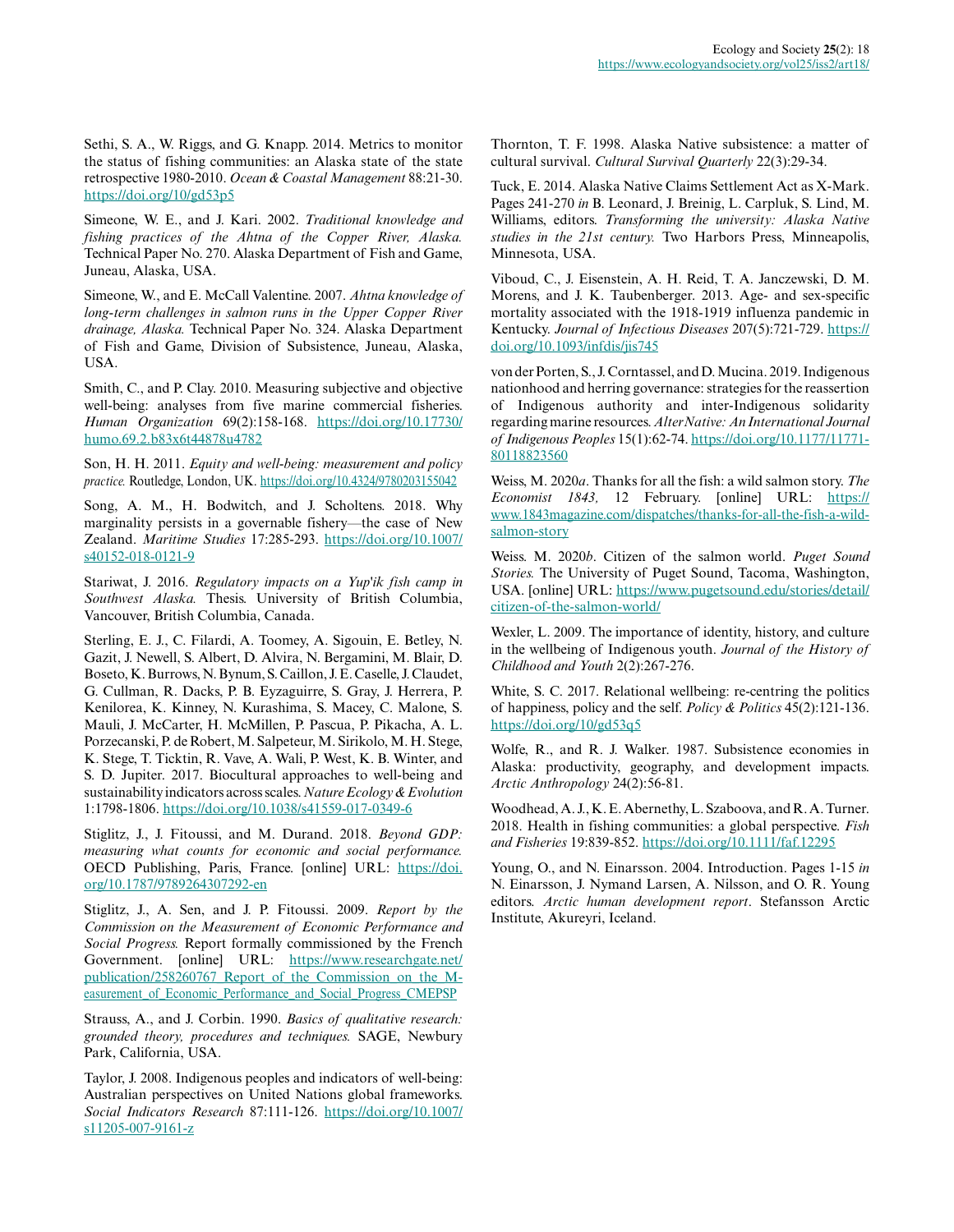# **Appendix 1.** Well-Being Domains, Definitions, and Sample Indicators

| <b>SASAP Domains</b>            | <b>SASAP Dimensions</b>                  | <b>Definitions</b>                                                                                       | Sample Indicators                                                                                                                                    |
|---------------------------------|------------------------------------------|----------------------------------------------------------------------------------------------------------|------------------------------------------------------------------------------------------------------------------------------------------------------|
| <b>Economy &amp; Livelihood</b> | <b>Material Wealth &amp; Security</b>    | Resources consumed, possessions, costs & affordability, cost of living, basic needs, poverty,            | # of households below poverty line; Cost of living; Median household                                                                                 |
|                                 |                                          | debt, access to credit, material security, assets, and consumption                                       | income; Satisfaction with ability to provide for your family                                                                                         |
| <b>Economy &amp; Livelihood</b> | <b>Economic Dimensions of</b>            | Access to credit and capital needed to invest in gear, permits, etc. required for obtaining              | Entry costs; Value of fishing rights (compared to median household                                                                                   |
|                                 | <b>Resource Access</b>                   | resource; labor needed to harvest resource; market value of resource and access rights                   | income); Participation costs (as % of total fisheries revenue); Are programs                                                                         |
|                                 |                                          |                                                                                                          | or services in place to support local participation?; Access to capital (% of                                                                        |
|                                 |                                          |                                                                                                          | residents who qualify for fishing loan programs)                                                                                                     |
| <b>Economy &amp; Livelihood</b> | <b>Local &amp; Informal Economies</b>    | Production of and participation in food acquisition through subsistence, personal use,                   | Total salmon harvest by community (personal use, subsistence,                                                                                        |
|                                 |                                          | recreational takes, and commercial home pack - broken out by demographic categories;                     | recreational, commercial homepack); Flow of different types of cash and                                                                              |
|                                 |                                          | total harvest levels and exchange; fish/farmers markets, local producers & consumers;                    | harvests between households; # of households giving/sharing salmon (and                                                                              |
|                                 |                                          | gifting, sharing, bartering, trading; value, volumes and percentages of reciprocal and in-kind           | total # of fish given/shared); # of households receiving salmon (and total # of                                                                      |
|                                 |                                          | transactions; sharing networks                                                                           | fish received); # of personal use permits by community                                                                                               |
| <b>Economy &amp; Livelihood</b> | <b>Employment and Income</b>             | Jobs, wages, and income (overall and by sector and social and demographic variables);                    | Labor force participation rate; Unemployment rate; Distribution of income;                                                                           |
|                                 |                                          | sector diversity within a population; unemployment and labor force participation; (see 'job              | % of young adults that can't find work that want work; % of population in                                                                            |
|                                 |                                          | satisfaction' for other employment characteristics)                                                      | jobless households; % of population employed in the salmon fishing                                                                                   |
|                                 |                                          |                                                                                                          | industry; Resident and nonresident workforce by fishery and industry sector                                                                          |
|                                 |                                          |                                                                                                          |                                                                                                                                                      |
| <b>Economy &amp; Livelihood</b> | <b>Job Satisfaction and Quality</b>      | Job duration; employment options; living wage level; benefits; flexibility; job and work<br>satisfaction | Satisfaction with job opportunities and upward mobility in community;<br>Job satisfaction by fishery and industry sector; Job stress by fishery and  |
|                                 |                                          |                                                                                                          | industry sector; Job satisfaction by how many hours of work per week in                                                                              |
|                                 |                                          |                                                                                                          | natural environment; % of employed adults saying their job gives them a                                                                              |
|                                 |                                          |                                                                                                          | sense of identity                                                                                                                                    |
| <b>Economy &amp; Livelihood</b> | <b>Subsistence and Traditional</b>       | Participation in traditional hunting and fishing practices, activities, and ways of life,                | # of households harvesting subsistence salmon; Change in # of fish camps                                                                             |
|                                 | <b>Fishing &amp; Hunting Livelihoods</b> | including harvesting, processing, storing, giving/receiving and consumption of subsistence               | (and # of families per fish camp); Is Amount Reasonably Neccesary for                                                                                |
|                                 |                                          | resources; satisfaction with traditional hunting and fishing livelihood opportunities,                   | Subsistence (ANS) met?; Total subsistence harvest (lbs and # of species); % of                                                                       |
|                                 |                                          | activities and outcomes; perception and ability to respond to change & uncertainty of                    | total subsistence harvest that is salmon; Local and nonlocal subsistence                                                                             |
|                                 |                                          | traditional lifeways                                                                                     | harvest pressure; Satisfaction with your family's traditional hunting and                                                                            |
|                                 |                                          |                                                                                                          | fishing opportunities                                                                                                                                |
| <b>Economy &amp; Livelihood</b> | <b>Commercial Fishing Livelihoods</b>    | Participation in commercial fishing activities and practices, including harvesting,                      | Change in # and % of locally held fishing permits; Change in age distribution                                                                        |
|                                 |                                          | processing, marketing, etc. of commercial fishery resources; change in local fishery                     | of permit holders; Change in Alaska Native permit holdings; # of new                                                                                 |
|                                 |                                          | participation broken out by demographic and social variables; community employment                       | entrants to fishery by age and residency; Average age of crew; # and % of                                                                            |
|                                 |                                          | opportunity; mixed livelihoods that include commercial fishing; financial reinvestments in               | local and nonlocal crew licenses; # and % of local crew who feel they are                                                                            |
|                                 |                                          | local community; livelihood satisfaction                                                                 | fairly paid; # of local salmon permit holders holding access rights in other                                                                         |
|                                 |                                          |                                                                                                          | fisheries; Lbs of subsistence salmon harvested by commercial fishery permit                                                                          |
|                                 |                                          |                                                                                                          | holders; Change in catching power by residency of permit holder; Permit                                                                              |
|                                 |                                          |                                                                                                          | latency rate by community                                                                                                                            |
| <b>Economy &amp; Livelihood</b> | <b>Recreation &amp; Tourism</b>          | Participation in recreational fishing practices and activities, including harvesting and                 | # of visitors to community per year; Relative contribution of local tourism                                                                          |
|                                 |                                          | guiding; recreation and tourism assets and opportunities                                                 | revenues within average annual household income; # of recreational fishing                                                                           |
|                                 |                                          |                                                                                                          | licenses sold in community; # of local and nonlocal fishing lodges, services                                                                         |
|                                 |                                          |                                                                                                          | or recreational guide outfitters; # of sport fishing days; Satisfaction with                                                                         |
|                                 |                                          |                                                                                                          | recreational opportunities in community                                                                                                              |
| <b>Economy &amp; Livelihood</b> | <b>Time for Fulfilling Activities</b>    | Amount of leisure time; time spent working, commuting, volunteering, recreating,                         | Time spent harvesting and processing salmon for your family's needs this                                                                             |
|                                 |                                          | subsistence, etc.; work-life balance                                                                     | year; Time spent participating in fishery management process (e.g.                                                                                   |
|                                 |                                          |                                                                                                          | understanding process, attending meetings, etc.); Were you able to spend as                                                                          |
|                                 |                                          |                                                                                                          | much time as you needed to harvest the salmon that you needed this year?;<br>Time spent volunteering; Satisfaction with amount of time available for |
|                                 |                                          |                                                                                                          | harvesting salmon this year; Satisfaction with amount of recreation and                                                                              |
|                                 |                                          |                                                                                                          | leisure time                                                                                                                                         |
|                                 |                                          |                                                                                                          |                                                                                                                                                      |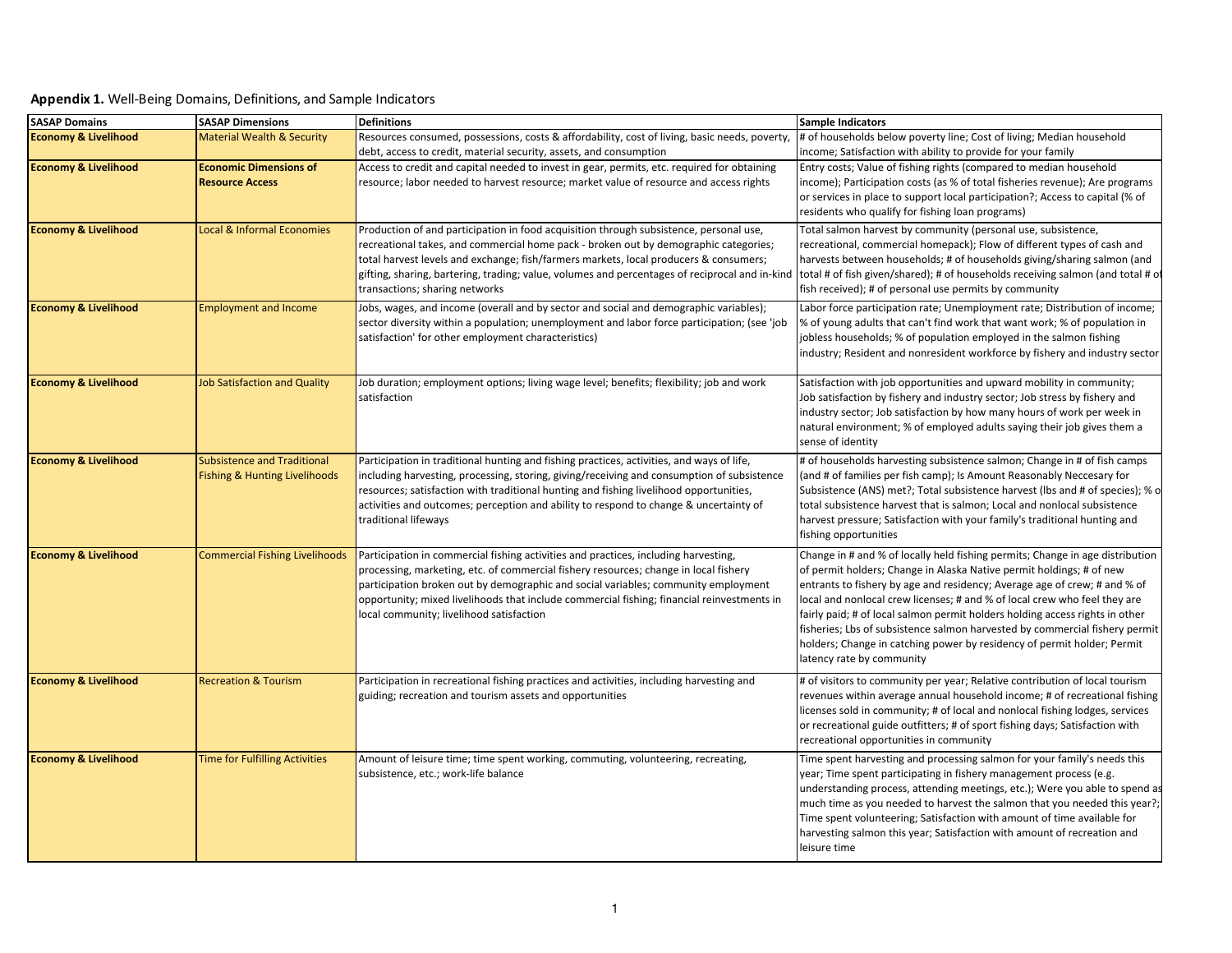| <b>Economy &amp; Livelihood</b><br><b>Economy &amp; Livelihood</b> | <b>Local &amp; Informal Economies</b><br><b>Food Security</b> | Production of and participation in food acquisition through subsistence, personal use,<br>recreational takes, and commercial home pack - broken out by demographic categories;<br>total harvest levels and exchange; fish/farmers markets, local producers & consumers;<br>gifting, sharing, bartering, trading; value, volumes and percentages of reciprocal and in-kind<br>transactions; sharing networks<br>Cost of food, food and water access, includes access to traditional foods, agricultural and | Total salmon harvest by community (personal use, subsistence,<br>recreational, commercial homepack); Flow of different types of cash and<br>harvests between households; # of households giving/sharing salmon (and<br>total # of fish given/shared); # of households receiving salmon (and total # of<br>fish received); # of personal use permits by community<br>Proportion of food to come from subsistence; Cost of food (consumer price                                                                                                                        |
|--------------------------------------------------------------------|---------------------------------------------------------------|------------------------------------------------------------------------------------------------------------------------------------------------------------------------------------------------------------------------------------------------------------------------------------------------------------------------------------------------------------------------------------------------------------------------------------------------------------------------------------------------------------|----------------------------------------------------------------------------------------------------------------------------------------------------------------------------------------------------------------------------------------------------------------------------------------------------------------------------------------------------------------------------------------------------------------------------------------------------------------------------------------------------------------------------------------------------------------------|
|                                                                    |                                                               | fisheries harvests; abundance, quality; food security and sovereignty; maintenance of<br>sharing networks; emergency preparedness                                                                                                                                                                                                                                                                                                                                                                          | index); # of adults who reported that household food money didn't last;<br>Availability and substitutability of preferred foods (i.e. Trends in targeting<br>new or different species because traditional or preferred species are<br>unavailable); Subsistence fishery closures; % of households that report<br>having a stable food supply through the year; % of households experiencing<br>food insecurity                                                                                                                                                       |
| <b>Economy &amp; Livelihood</b>                                    | <b>Industry &amp; Commerce</b>                                | Commercial and industrial fisheries production, trade and revenue; GDP, investment,<br>general economic activity, business & industry sector characteristics, commercial resource<br>harvests and extraction                                                                                                                                                                                                                                                                                               | Total fisheries revenue in community and % of revenue from salmon<br>fisheries; Gross fishery revenues per capita; Local economic activity from<br>salmon fishery; Vessel earnings and landings by community; Total fishery<br>earnings and landings                                                                                                                                                                                                                                                                                                                 |
| <b>Environment</b>                                                 | <b>Environmental Health &amp; Quality</b>                     | Quality or condition of natural environment and resources; ecosystem health, integrity,<br>productivity; water and soil quality; invasive species, habitat degradation; restored<br>habitats; quantity and geographic distribution of marine resources                                                                                                                                                                                                                                                     | Abundance of selected key species; Are local salmon stocks listed as 'stocks<br>of concern' by Board of Fisheries?; Satisfaction with fish and game<br>availability; Satisfaction with health of salmon fisheries in your region; % of<br>residents expressing concern for future health of salmon; Trends in public or<br>environmental health advisories related to fish harvest and consumption;<br>Do you have concerns about local water quality or habitat health?; Do you<br>have concerns about continamation or safety of consuming local fish and<br>game? |
| <b>Environment</b>                                                 | <b>Ecological Dimensions of</b><br><b>Resource Access</b>     | Attributes of a resource that make it available and desirable to potential users, such as<br>resource characteristics (size, maturity, abundance), condition (safe to eat), geographic<br>distribution; environmental conditions that affect access to resources or foster resource<br>availability (e.g. water quality, levels, etc.)                                                                                                                                                                     | Change in range of available species (e.g. composition of commercial and<br>subsistence harvest by community); Availabilty of commonly harvested<br>species; Change in water levels or temperatures; Change in fish size,<br>condition or quality; Change in timing and availability of salmon                                                                                                                                                                                                                                                                       |
| <b>Environment</b>                                                 | Infrastructure                                                | Human built environment; roads, ports, housing and transit; communications and<br>technology infrastructure; community and municipal planning and development, urban<br>sprawl                                                                                                                                                                                                                                                                                                                             | # of fishing industry infrastucture (e.g. processors, boat ramps, harbors);<br>Satisfaction with local fishing infrastructure                                                                                                                                                                                                                                                                                                                                                                                                                                        |
| <b>Environment</b>                                                 | <b>Physical Dimensions of</b><br><b>Resource Access</b>       | Physical infrastructure that affects resource access (e.g. roads, barriers, dams, harbors,<br>ports, boat ramps, public shoreline, etc.)                                                                                                                                                                                                                                                                                                                                                                   | % of shoreline that is publicly accessible or owned; % of residents who are<br>satisfied with their access to public shorelines or fishing sites (e.g. setnet,<br>dipnet, fish wheel sites); # of local fishermen with access to seafood<br>markets/buyer for full harvest                                                                                                                                                                                                                                                                                           |
| <b>Environment</b>                                                 | <b>Pollution &amp; Waste</b>                                  | Anthropogenic pollution; biotoxin, marine debris; environmental well-being                                                                                                                                                                                                                                                                                                                                                                                                                                 | Marine debris collected annually; Trends in fishery/beach closures or public<br>or environmental health advisories related to pollutants/contaminants                                                                                                                                                                                                                                                                                                                                                                                                                |
| <b>Environment</b>                                                 | <b>Beauty &amp; Inspiration</b>                               | Aesthetic value, creativity and gratitude inspired by nature                                                                                                                                                                                                                                                                                                                                                                                                                                               | % of residents who describe experiencing positive feelings/emotions from<br>being in nature, such as awe, inspiration, fulfillment, appreciation,<br>solitude, relaxation, sense of peace and reflection                                                                                                                                                                                                                                                                                                                                                             |
| <b>Health</b>                                                      | <b>Emotional and Mental Health</b>                            | Emotional well-being and perceived quality of life; happiness, attitude, trust, subjective<br>well-being; mental health, depression, suicide rates, etc.                                                                                                                                                                                                                                                                                                                                                   | How satisfied are you with your quality of life as a whole?; Trends in social<br>problems (e.g. abuse, addiction, violence, suicide, depression, etc.);<br>Perceptions in community's ability to address social problems (e.g. abuse,<br>addiction, violence, suicide, depression, etc.); Subjective well-being                                                                                                                                                                                                                                                      |
| <b>Health</b>                                                      | Physical Health                                               | Health conditions; access to healthcare; nutrition, disease, injuries, life expectancy, birth<br>and death rates, mortality and morbundity; healthy food and lifestyle; healthy choices;<br>health advisories; perceptions of health                                                                                                                                                                                                                                                                       | % of adults whose self-perceived health status is very good or excellent; % of<br>adults who say they are in poor health; Life expectancy at birth (change over<br>time and disparities among populations); % of residents who are<br>overweight/obese; Mortality and morbundity; Satisfaction with health<br>services; Satisfaction with your family's health; Hours of outdoor activity                                                                                                                                                                            |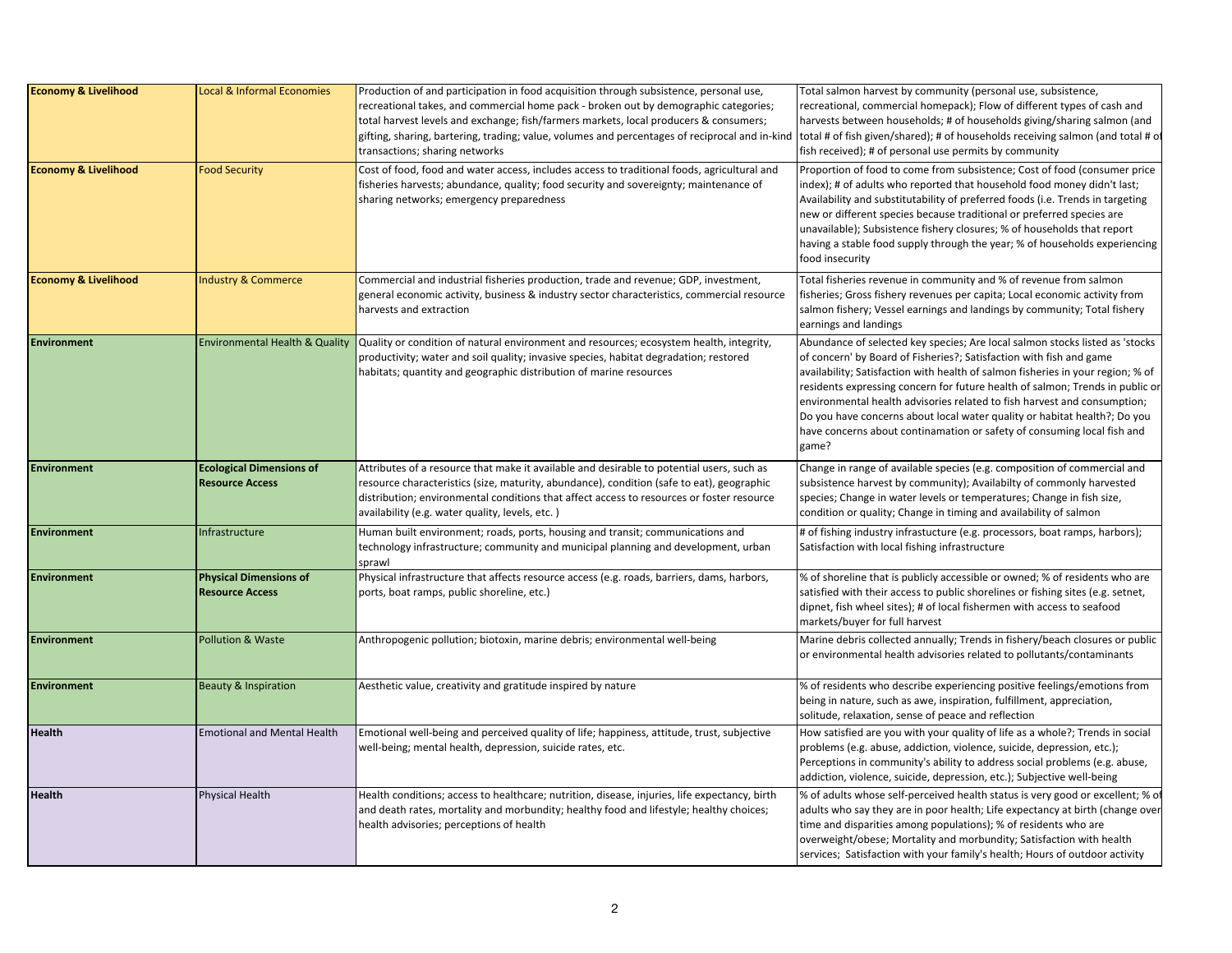| <b>Economy &amp; Livelihood</b>      | Local & Informal Economies                                     | Production of and participation in food acquisition through subsistence, personal use,<br>recreational takes, and commercial home pack - broken out by demographic categories;<br>total harvest levels and exchange; fish/farmers markets, local producers & consumers;<br>gifting, sharing, bartering, trading; value, volumes and percentages of reciprocal and in-kind<br>transactions; sharing networks | Total salmon harvest by community (personal use, subsistence,<br>recreational, commercial homepack); Flow of different types of cash and<br>harvests between households; # of households giving/sharing salmon (and<br>total # of fish given/shared); # of households receiving salmon (and total # of<br>fish received); # of personal use permits by community                                                                                          |
|--------------------------------------|----------------------------------------------------------------|-------------------------------------------------------------------------------------------------------------------------------------------------------------------------------------------------------------------------------------------------------------------------------------------------------------------------------------------------------------------------------------------------------------|-----------------------------------------------------------------------------------------------------------------------------------------------------------------------------------------------------------------------------------------------------------------------------------------------------------------------------------------------------------------------------------------------------------------------------------------------------------|
| <b>Health</b>                        | Spiritual Health                                               | Participation in spiritual practices, ceremonies, and religion without risk of persecution or<br>perceived persecution; maintenance of community, family, ancestral and human/non-<br>human relationships and connectedness; transgenerational and historical traumas                                                                                                                                       | % of residents who feel they are able to practice their spiritual or religious<br>beliefs without persecution or discrimination; % of residents who have<br>experienced multi-generational trauma due to colonialism or other<br>historical oppressions; Qualitative assessment of practices and conditions<br>that promote and threaten spiritual well-being                                                                                             |
| <b>Safety</b>                        | <b>Disaster Preparedness</b>                                   | Cost and preparedness for large-scale environmental disasters; preparedeness for oil spills,<br>tsunamis, climate change, severe weather; density in hazard zones, communications<br>infrastructure; number of events; life and value lost                                                                                                                                                                  | Cost of climate impacts and weather disasters annually; Does community<br>have a hazard mitigation plan?; Coastal hazard risk (e.g. flooding, storm,<br>erosion)                                                                                                                                                                                                                                                                                          |
| <b>Safety</b>                        | <b>Physical Safety</b>                                         | Safety at work and home; occupational risks and emergency services, building codes,<br>injuries                                                                                                                                                                                                                                                                                                             | # of fishery related injuries or deaths; % of people who feel safe in their<br>communities; % of households feeling safe, moderately safe or not safe from<br>property crime in community                                                                                                                                                                                                                                                                 |
| <b>Safety</b>                        | Peace & Security                                               | Presence, absence, and prevention of violence; crime, non-compliance, emergency services,<br>sense of personal safety, acts of violence, refugees including environmental refugees                                                                                                                                                                                                                          | Sense of safety; Crime rate by community; # of emergency calls; Average<br>response time for emergency services; Satisfaction with public safety                                                                                                                                                                                                                                                                                                          |
| <b>Culture, Place &amp; Identity</b> | <b>Cultural Values &amp; Practices</b>                         | Culture, language, & the arts; languages spoken; cultural sites; cultural practices and values;<br>meaning of practices; environmental ethos and values; community and cultural events                                                                                                                                                                                                                      | Are Indigenous language learning opportunities available in community?;<br>Satisfaction with ability to understand, speak, write your Indigenous<br>language; Are you able to participate in cultural activities or traditions that<br>are important to your family or community? (How easy or difficult are these<br>to maintain?); Satisfaction with community promotion of cultural values;<br>Satisfaction with sharing and helping in your community |
| <b>Culture, Place &amp; Identity</b> | <b>Generational Connections to</b><br><b>Place and Culture</b> | Multi-generational connections and interactions with place, environment and natural<br>resources; archeological and historic sites; cultural resources; acceptable historical change                                                                                                                                                                                                                        | Satisfaction with your ability to learn traditional skills and knowledge in<br>your community; % of residents that participate in practices important to<br>their connection to place; Age structure of residents that participate in<br>practices important to their connection to place; Are there elders or<br>Indigenous community members with knowledge of tribal traditions and<br>places in the community?                                        |
| <b>Culture, Place &amp; Identity</b> | Place Attachments & Sense of<br>Place                          | Meaning and identity connected to place; activities on the landscape, heritage, social and<br>emotional connections to places and lands/waters                                                                                                                                                                                                                                                              | % of residents who express high life satisfaction or happiness and % who<br>express living in the region as a contributor to this; % of local youth who<br>feel that community is a good place to grow up; % of residents who feel<br>attachment to place is threatened                                                                                                                                                                                   |
| <b>Culture, Place &amp; Identity</b> | Religion, Spirituality &<br>Worldviews                         | Sense of spirituality; belief systems; rituals and ceremonies; ways in which cosmologies,<br>ideologies, and everyday practices shape relationships to and ways of being with and<br>thinking about the environment, humans, ancestors, and non-human beings                                                                                                                                                | Spiritual fulfillment; Is your worldview shared by decision-makers?;<br>Qualitative assessment of ways in which people-nature relationships shape<br>worldviews or belief systems                                                                                                                                                                                                                                                                         |
| <b>Culture, Place &amp; Identity</b> | Stewardship & Values                                           | Active conservation and sustainability practices, includes protected areas, restoration,<br>recycling, etc.; taking care of land and water; environmental ethos, conservation ethic,<br>human-nature relationships                                                                                                                                                                                          | % of residents engaging in salmon stewardship activities per year;<br>Satisfaction with impact your stewardship actvitities have on reducing<br>environmental problems or threats; Are your stewardship values shared by<br>fishery decision-makers?                                                                                                                                                                                                      |
| <b>Culture, Place &amp; Identity</b> | Identity                                                       | Sense of self or community; individual, household and symbolic sense of relationships; self-<br>definition (individually and in relation to community); sense of connection to labor,<br>evnvironment and cultural practices                                                                                                                                                                                | % of people who say they feel part of the community (by<br>ethnicity/gender/age/etc.); % of people who say that salmon fishing<br>practices contribute to identity                                                                                                                                                                                                                                                                                        |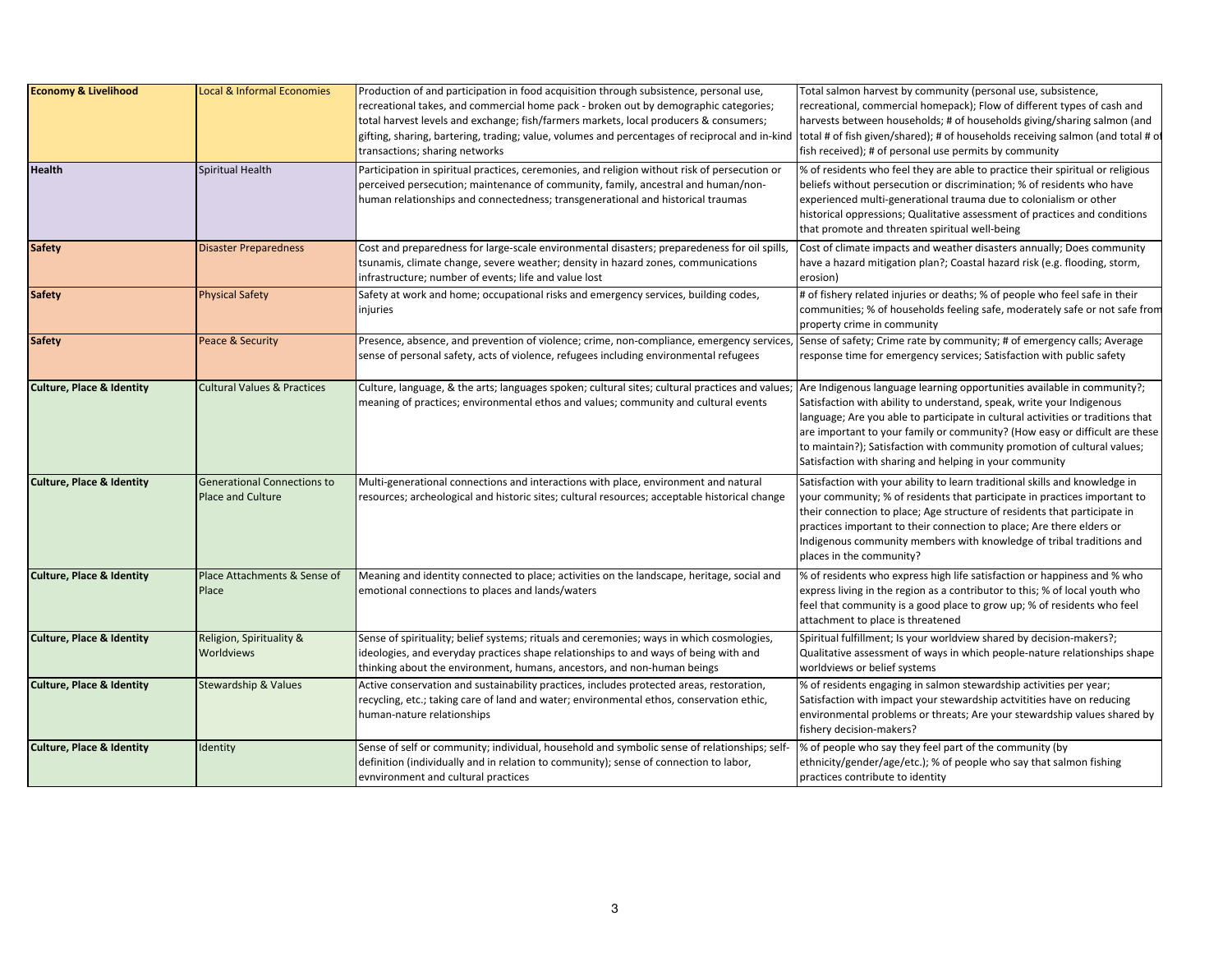| <b>Economy &amp; Livelihood</b>  | <b>Local &amp; Informal Economies</b>                                   | Production of and participation in food acquisition through subsistence, personal use,<br>recreational takes, and commercial home pack - broken out by demographic categories;<br>total harvest levels and exchange; fish/farmers markets, local producers & consumers;<br>gifting, sharing, bartering, trading; value, volumes and percentages of reciprocal and in-kind<br>transactions; sharing networks | Total salmon harvest by community (personal use, subsistence,<br>recreational, commercial homepack); Flow of different types of cash and<br>harvests between households; # of households giving/sharing salmon (and<br>total # of fish given/shared); # of households receiving salmon (and total # of<br>fish received); # of personal use permits by community                                                                                                                                                                |
|----------------------------------|-------------------------------------------------------------------------|-------------------------------------------------------------------------------------------------------------------------------------------------------------------------------------------------------------------------------------------------------------------------------------------------------------------------------------------------------------------------------------------------------------|---------------------------------------------------------------------------------------------------------------------------------------------------------------------------------------------------------------------------------------------------------------------------------------------------------------------------------------------------------------------------------------------------------------------------------------------------------------------------------------------------------------------------------|
| <b>Social Relationships</b>      | <b>Family and Community</b><br><b>Connections</b>                       | Family, personal relationships, joint family endeavors, community support and<br>relationships, marriage and divorce, community spaces                                                                                                                                                                                                                                                                      | % of residents who are caring for dependents (and % for whose care of<br>others depends on access to salmon); % of adults giving unpaid care to<br>seniors/elders; % of 16-24 year olds who think it would be difficult to find a<br>marriage partner in community; # of respondents with other family<br>members living in-region; % of population who respond they can count on<br>other community members to come to their assistance in a crisis; Social<br>capial (total # of community groups that respondent belongs to) |
| <b>Social Relationships</b>      | <b>Social Dimensions of Resource</b><br><b>Access</b>                   | Social context, identity and networks of the resource user that enable, confer or deny rights<br>of access, e.g. ethnicity, kinship, group membership                                                                                                                                                                                                                                                       | % of new entrants to fishery that do not come from fishing family; # of<br>fishing permits within family; % of annual permit transfers that are gifted to<br>family/friend vs. sold/transferred; # of young residents who anticipate being<br>gifted a fishing permit from family/friend; # of local vessels participating in<br>fishery; # of residents with historical ties to fishery that no longer fish                                                                                                                    |
| <b>Social Relationships</b>      | <b>Generational Continuity</b>                                          | Ancestry; lineage identity, generational solidarity                                                                                                                                                                                                                                                                                                                                                         | # of continuous generations harvesting resource; % of children under age 16<br>that fish with family or friends                                                                                                                                                                                                                                                                                                                                                                                                                 |
| <b>Social Relationships</b>      | <b>Community Size, Composition</b><br>& Diversity                       | Demographic characertistics including population size, density, race/ethnicity,<br>immigration/emigration, age and gender distrbution                                                                                                                                                                                                                                                                       | Population change broken out by demographic variables; Median age; % of<br>residents who have considered moving away from community it past 5<br>years; Net migration                                                                                                                                                                                                                                                                                                                                                           |
| <b>Social Relationships</b>      | Non-human social relationships                                          | Worldviews, values and belief systems governing relationships with non-human life,<br>including plants and animals, land and water                                                                                                                                                                                                                                                                          | ethnographic and/or qualitative assessment of people-nature relationships                                                                                                                                                                                                                                                                                                                                                                                                                                                       |
| <b>Social Relationships</b>      | Social integrity                                                        | Social fabric and trust in people, trust in neighbors, inter-group relations, sense of<br>community                                                                                                                                                                                                                                                                                                         | % of people who say they feel part of the community; % of population who<br>agree there are opportunities to contribute to their community; Trust: how<br>much respondents trusted community members, local leaders, police, and<br>local government                                                                                                                                                                                                                                                                            |
| <b>Education &amp; Knowledge</b> | <b>Education &amp; Information</b>                                      | Possession & transmission of knowledge, information & skills                                                                                                                                                                                                                                                                                                                                                | Residents aged 16-64 with no qualifications; % of residents who agree they<br>have access to enough information regarding decisions affecting their<br>community; Satisfaction with opportunities to learn new skills and<br>knowledge in your community                                                                                                                                                                                                                                                                        |
| <b>Education &amp; Knowledge</b> | <b>Cognitive &amp; Cultural</b><br><b>Dimensions of Resource Access</b> | Knowledge required to identify, locate, harvest and process resource; values and ethics<br>about which resources to harvest and quantities                                                                                                                                                                                                                                                                  | % of residents who agree that they have access to enough information to<br>harvest and care for salmon (e.g. operate gear/vessel, handle fish, etc.)                                                                                                                                                                                                                                                                                                                                                                            |
| <b>Education &amp; Knowledge</b> | Local & Traditional Knowledge                                           | Embedded systems of knowledge within place-based and cultural traditions and experience<br>knowledge, values, ways of thinking across systems and beliefs actively passed down<br>through generations                                                                                                                                                                                                       | Elder satisfaction with youth ability to understand and learn traditional<br>skills and knowledge; Trends in % of elders or parents transmitting<br>traditional knowledge to children; Satisfaction with ability of salmon<br>managers to incorporate local and traditional knowledge into decision-<br>making; Does community organize a salmon/culture camp for local youth<br>and residents?                                                                                                                                 |
| <b>Education &amp; Knowledge</b> | Institutions & Infrastructure                                           | Educational institutions and outcomes, includes public/private schools, trade schools,<br>apprenticeships; school enrollment, graduation and drop out rates; education levels                                                                                                                                                                                                                               | Student enrollment #s (risk of school closure); Presence of school in<br>community (y/n); Teaching staff diversity to student diversity; Per capita<br>student school costs; Number of years that school was closed due to low<br>enrollment; Satisfaction with public schools                                                                                                                                                                                                                                                  |
| <b>Education &amp; Knowledge</b> | Research & Technology                                                   | Production of new tools and data; ability to produce/contribute new knowledge; access to<br>technology                                                                                                                                                                                                                                                                                                      | % of households with broadband access; Satisfaction with community<br>engagement in salmon research design and data collection                                                                                                                                                                                                                                                                                                                                                                                                  |
| <b>Education &amp; Knowledge</b> | <b>Technical Dimensions of</b><br><b>Resource Access</b>                | The technical skills, equipment, etc. required to harvest resources, such as fishing gear,<br>location devices, boats                                                                                                                                                                                                                                                                                       | # of USCG registered vessels by community; Do you have access to the<br>tools/gear you need to harvest salmon?                                                                                                                                                                                                                                                                                                                                                                                                                  |